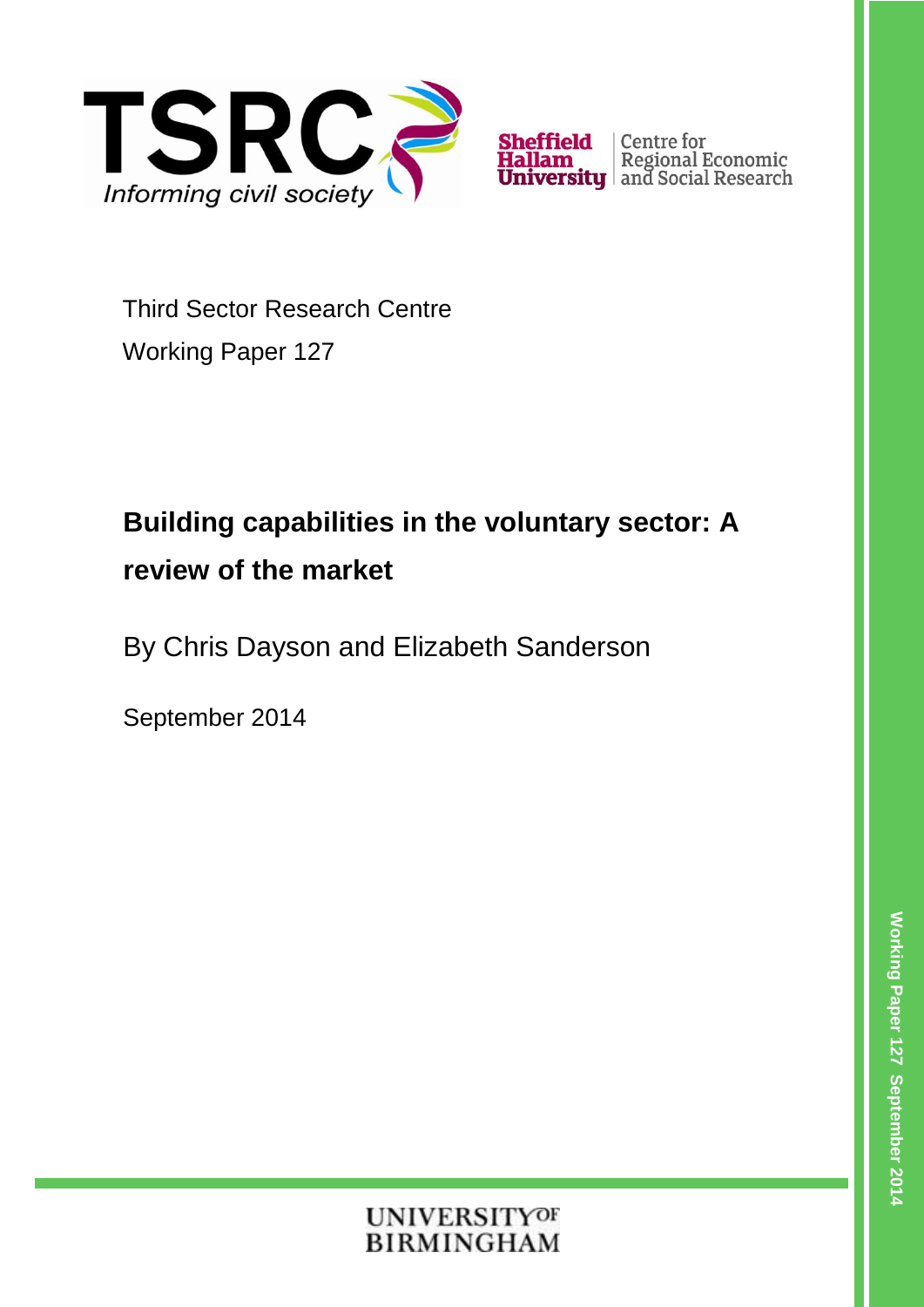# **Abstract**

This report forms part of the Building Capabilities scoping study undertaken for the Big Lottery Fund. The study reviewed existing evidence to address what works in building FLOs' and partnerships' capabilities and what the requirements are for a marketised approach to capability-building. The report provides analysis of the supply and demand sides of the market for capacity building support and explores how it is resourced. It draws on two key data sources: the 2010 National Survey of Charities and Social Enterprises (NSCSE) and an online survey of capacity building providers. The report concludes by considering the implications the findings have for the prospects for a marketised approach.

#### **Keywords**

Voluntary sector; Building Capabilities; Big Lottery Fund; Capacity building; Infrastructure; Markets.

#### **Acknowledgements**

We would like to take this opportunity to thank all of those who have been involved in the production of this report, and the research which underpins it. We are grateful to all the members of the research team at the Third Sector Research Centre at the University of Birmingham and the Centre for Regional Economic and Social Research at Sheffield Hallam University, in particular Rob Macmillan, Angela Ellis-Paine and Peter Wells for their feedback on earlier versions of the report. We are particularly grateful to all those who responded to the online survey, and to the organisations who assisted with sampling and snowballing. Thank you for all of your contributions. We are also grateful to the Big Lottery Fund for commissioning the study and particularly to Sam Magne for helpful comments on earlier drafts and careful and considered guidance throughout the project.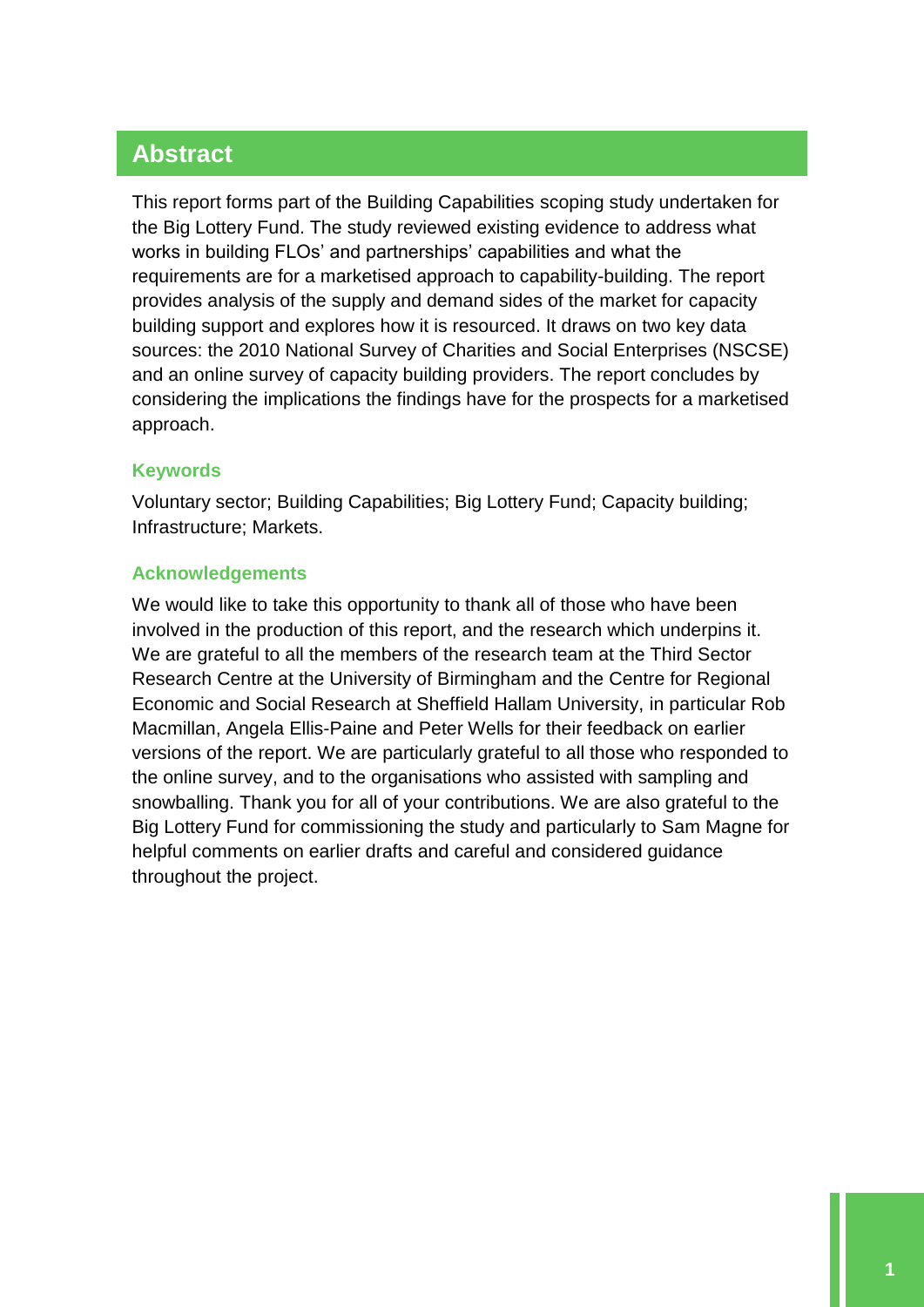# **Contents**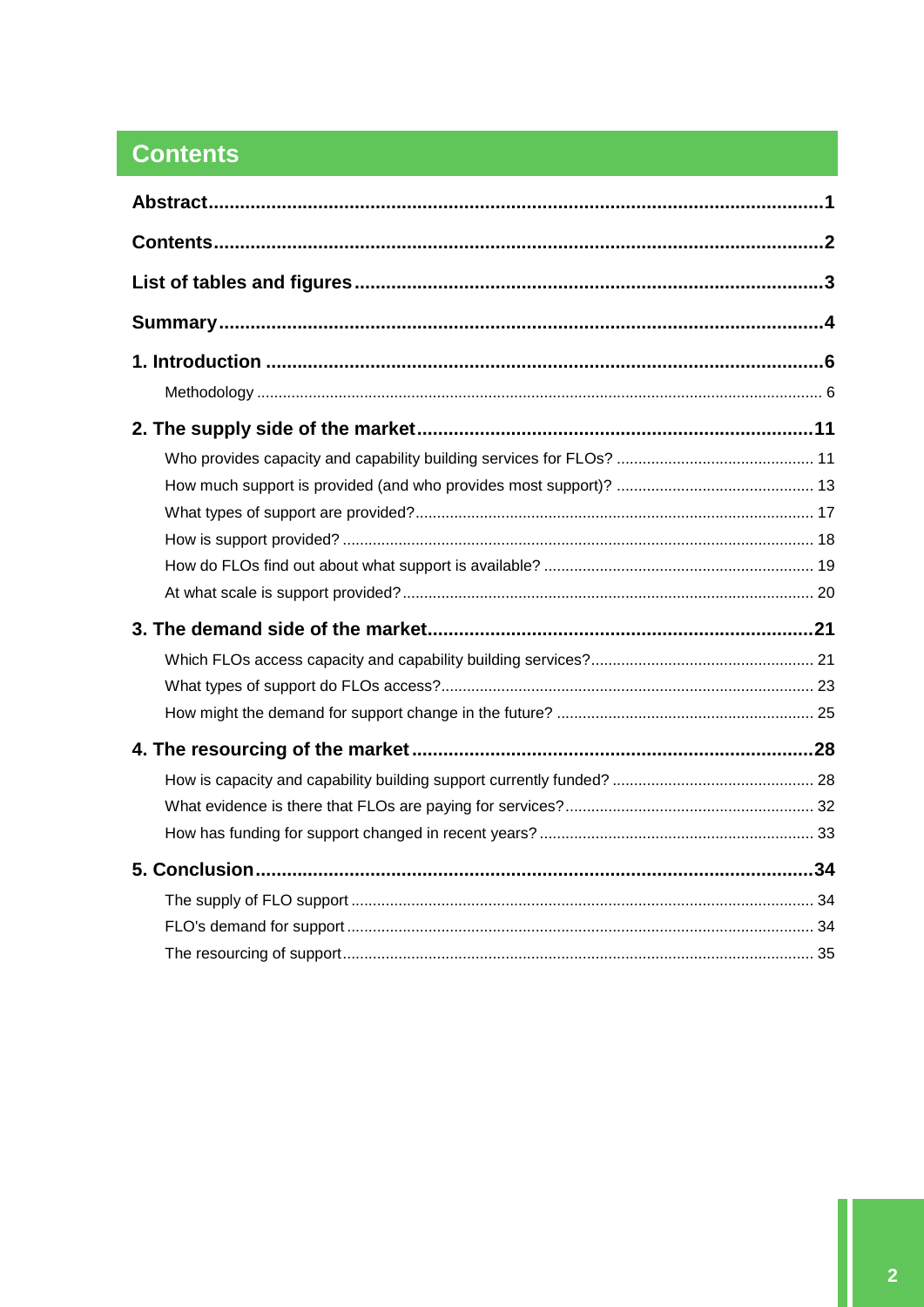# **List of tables and figures**

| Table 1a: Overview of online survey respondents by size and type             |    |
|------------------------------------------------------------------------------|----|
| Table 1b Overview of online survey respondents by specific type  10          |    |
| Table 2: Overview of NSCSE supply side capacity building questions 11        |    |
| Table 3: Overview of NSCSE supply side capacity building responses  12       |    |
|                                                                              |    |
|                                                                              |    |
| Table 6a: Number of organisations supported by organisation type 15          |    |
| Table 6b: Number of organisations supported by for profit organisations  15  |    |
| Table 7: Number of organisations supported by organisation size  16          |    |
| Figure 1: Overview of support provided by organisation size  17              |    |
|                                                                              |    |
| Table 8: Overview of NSCSE demand side capacity building questions  21       |    |
|                                                                              |    |
| Figure 3: Overview of the number of instances of support provided 24         |    |
| Table 10: The ten most commonly accessed types of specific support 25        |    |
| Figure 4: Expected change in demand for support over the next two years 27   |    |
|                                                                              |    |
| Table 11a: Sources of income for capacity building by organisation type      | 30 |
| Table 11b: Sources of income for capacity building by income size            | 31 |
|                                                                              | 32 |
| Figure 6: Changes in levels of funding by source over the past 12 months  33 |    |
|                                                                              |    |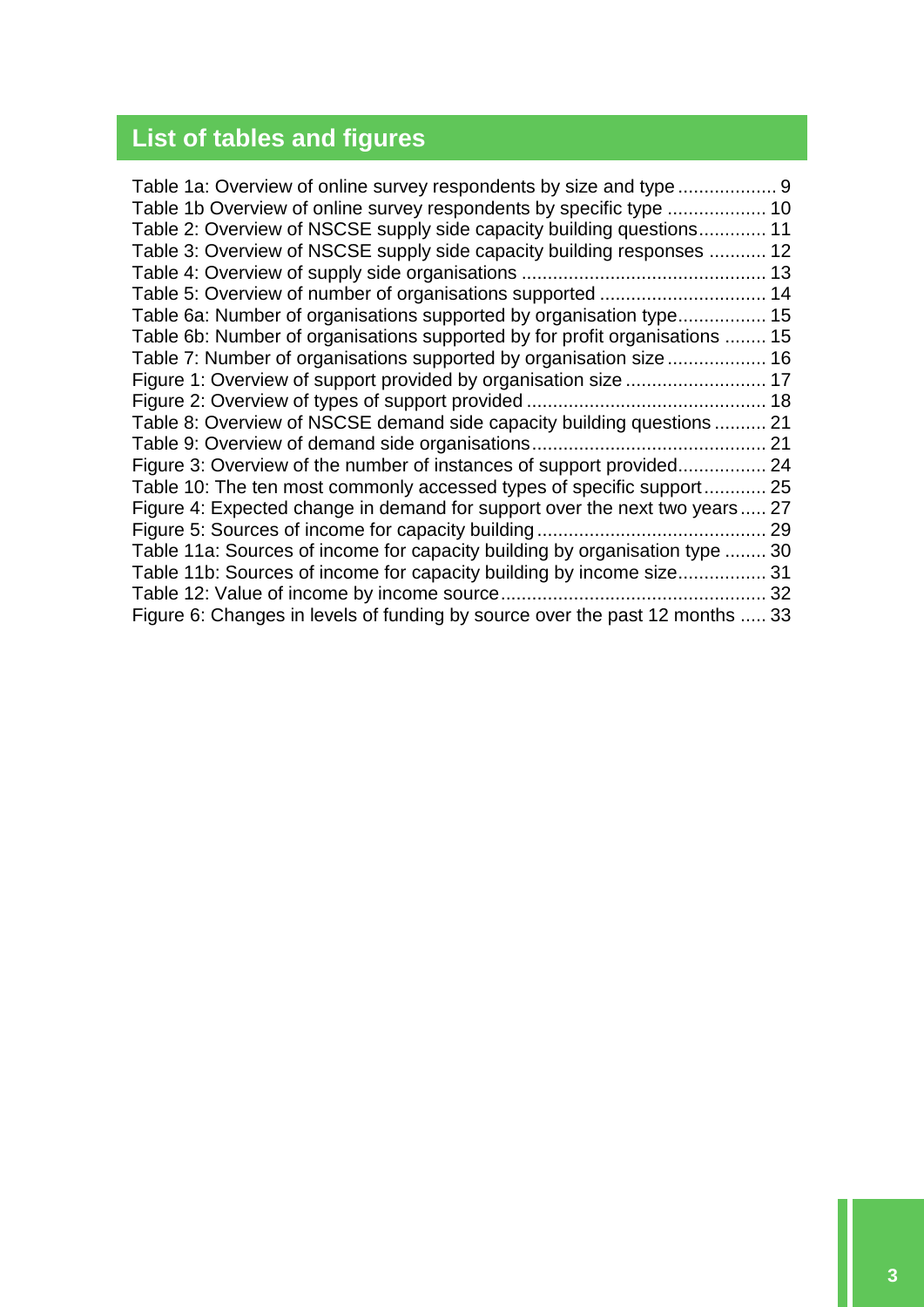# **Summary**

This report forms part of a wider scoping study commissioned by the Big Lottery Fund to inform their Building Capabilities for Impact and Legacy (Building Capabilities) initiative. Building Capabilities has been exploring how frontline organisations and partnerships in the voluntary sector (FLOs) can best be encouraged and empowered to build their skills, knowledge and confidence (capabilities) as they seek to achieve outcomes for their beneficiaries more effectively and sustainably into the future. The study reviewed a range of existing evidence to address what works in building FLOs' and partnerships' capabilities and what the requirements are for a marketised approach for capability-building.

The report draws on two key data sources - the 2010 National Survey of Charities and Social Enterprises (NSCSE) and an online survey of capacity building providers - to examine the *demand for* and *supply of* the support that is available and explore how this support is *resourced*. A summary of the key findings is provided below.

## **The supply of FLO support**

- Large numbers of providers are involved in supporting FLOs but the majority of support is provided by those for whom this market is a key focus.
- Support is provided by a variety of different entities, including non profit (charities, social enterprises etc) and for profit (sole traders/self-employed, and larger businesses) organisational forms.
- Non profit providers tend to provide mass or open access support alongside some more intensive one-to-one consultancy style provision. By contrast, the focus for profit providers tends to be on one-to-one support or direct service provision, with little in the way mass forms of support.
- As a result of this distinction in the way support is delivered and the type and focus of mass forms of support such as networking, non profit providers support far more FLOs that for profit providers.

#### **FLO's demand for support**

 FLOs access support on a large scale. The NSCSE shows that more than 30,000 FLOs access support from non profit support providers on an annual basis and the online survey revealed more than 100,000 instances of support from just 188 support providers.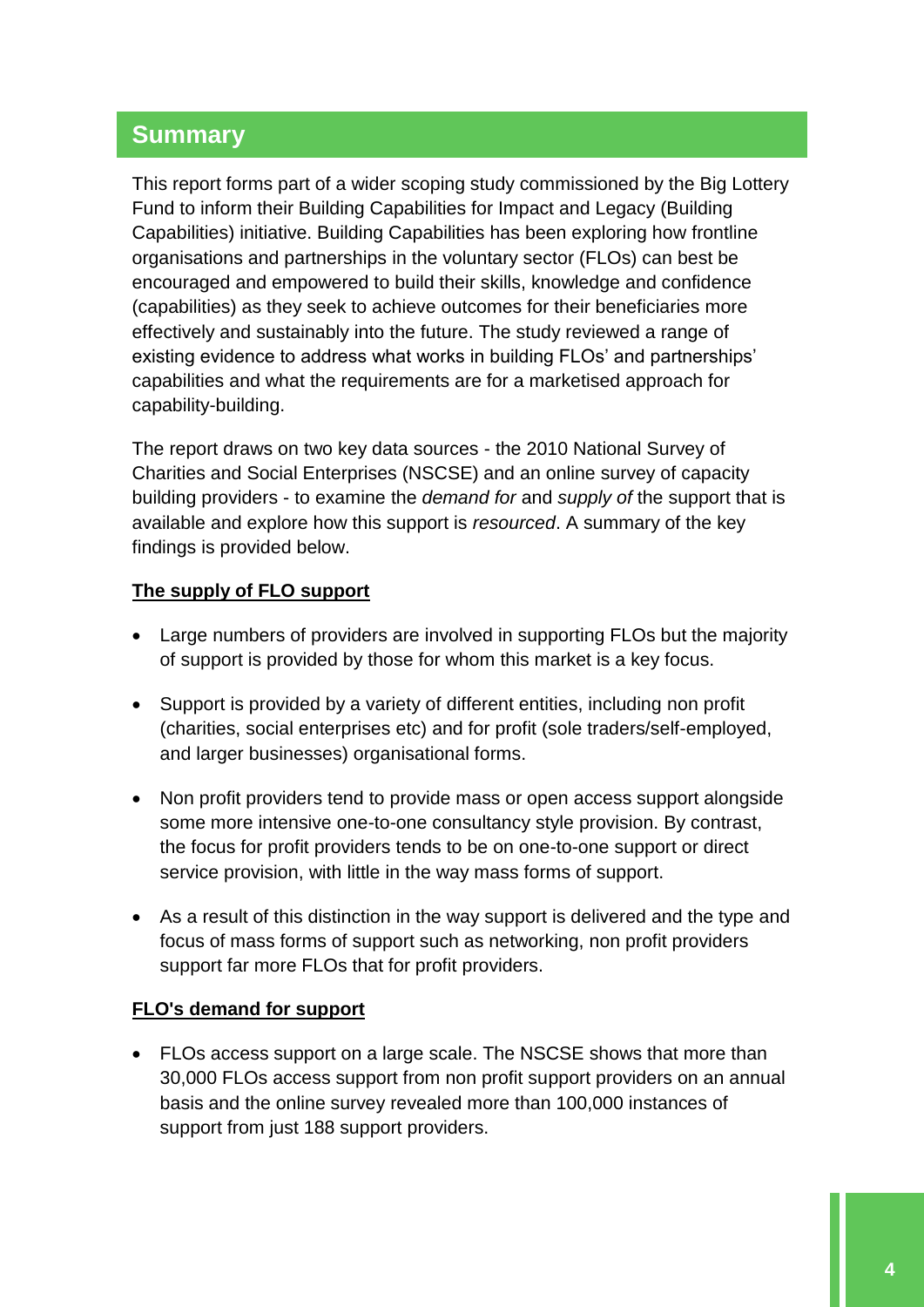- High levels of support are accessed in the areas of networking, access to funding, working in partnership and volunteering whereas support in the more 'technical' areas of finance and law is less commonly accessed.
- Organisations for which the local statutory sector is a key funder are more likely to access support than FLOs not reliant on statutory funding. Similarly recipients of Lottery funding are high users of support.
- Demand for support is reported to have increased in recent years and support providers expect it to increase more in the future. Income generation and partnership working are the two areas of support in which an increase in demand is most commonly expected.

## **The resourcing of support**

- The market for FLO support is in a state of flux and demand-led models of support are becoming increasingly important. In the online survey charging for support was the most commonly identified main income source and the income source respondents said was most likely to increase in the future.
- Despite these perceptions both the NCSE and online survey highlight the importance of statutory support for the supply side of the market, particularly for non profit providers. However, there does appear to be a consensus that the levels of statutory funding available for support provision are likely to reduce over the next few years.
- Based on this analysis, it seems that a shift towards a fully demand-led model is unlikely, and certainly a long way off. What is more likely and what does appear to be taking place, is a subtle re-balancing of the market, as reductions in statutory funding necessitate that providers generate additional income from charged for support services.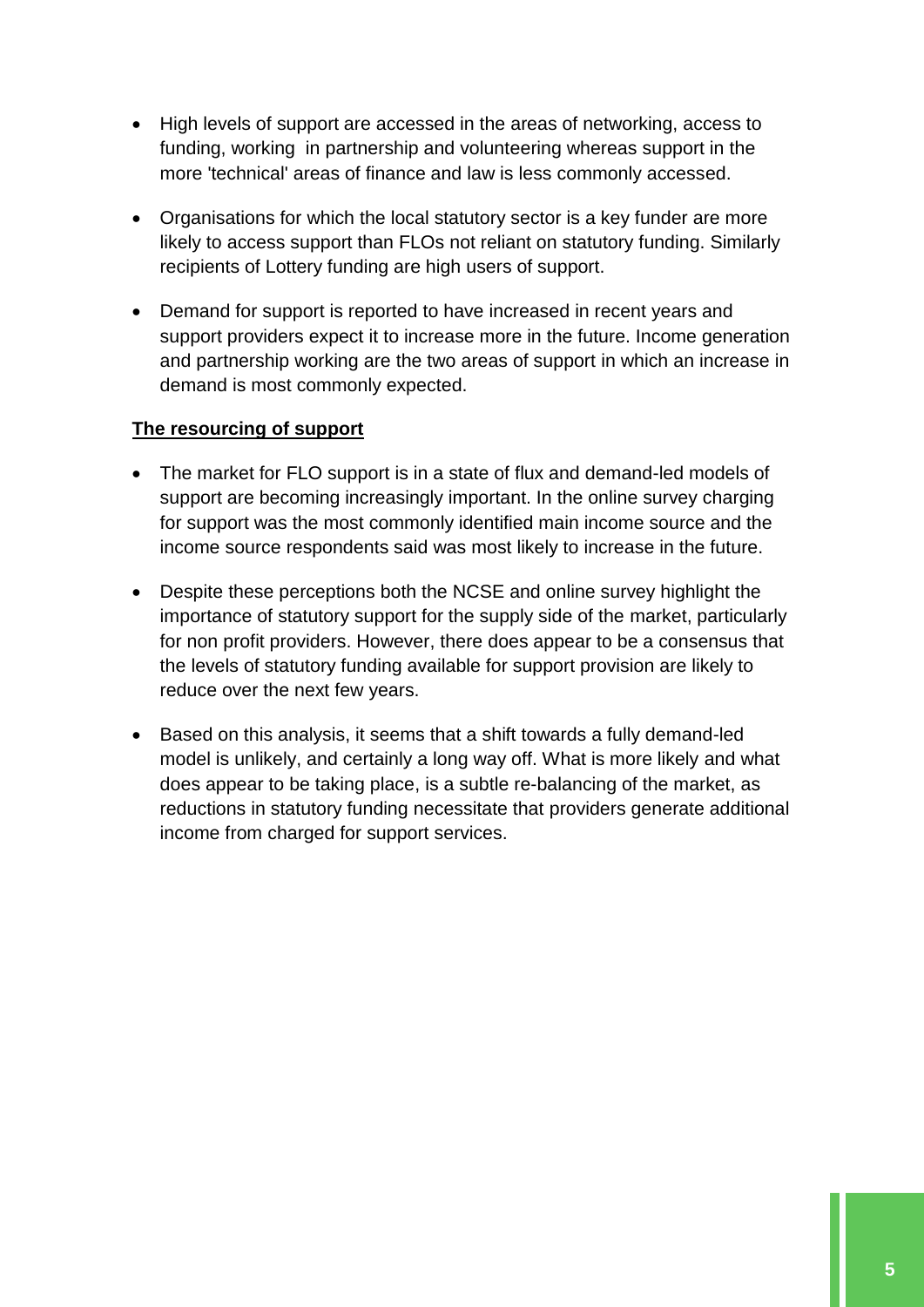# **1. Introduction**

This report forms part of a wider scoping study commissioned by the Big Lottery Fund to inform their Building Capabilities for Impact and Legacy (Building Capabilities) initiative. Building Capabilities has been exploring how frontline organisations and partnerships in the voluntary sector (FLOs) can best be encouraged and empowered to build their skills, knowledge and confidence (capabilities) as they seek to achieve outcomes for their beneficiaries more effectively and sustainably into the future. The study reviewed a range of existing evidence to address what works in building FLOs' and partnerships' capabilities and what the requirements are for a marketised approach for capability-building.

The report provides a detailed review of the market for capacity and capability building services for frontline voluntary, community, and social enterprise organisations, examining the *demand for* and *supply of* the support that is available from non profit and for profit providers, through a series of key questions:

- *Supply (chapter 2):*
	- o Who provides capacity and capability building services for FLOs?
	- o How much support is provided (and who provides most support)?
	- o What types of support are provided?
	- o How is support provided?
	- o How do FLOs find out about what support is available?
	- o At what scale is support provided?
- *Demand (chapter 3):* 
	- o Which FLOs access capacity and capability building services?
	- o What types of support do FLOs access?
	- o How might the demand for support change in the future?
- *Resources (chapter 4):*
	- o How is capacity and capability building support currently funded?
	- o What evidence is there that FLOs are paying for services?
	- o How has the way in which support is funded changed in recent years?

#### **Methodology**

Two quantitative data sources provide the basis for the market review, overviews of which are provided below:

1. The 2010 National Survey of Charities and Social Enterprises (NSCSE)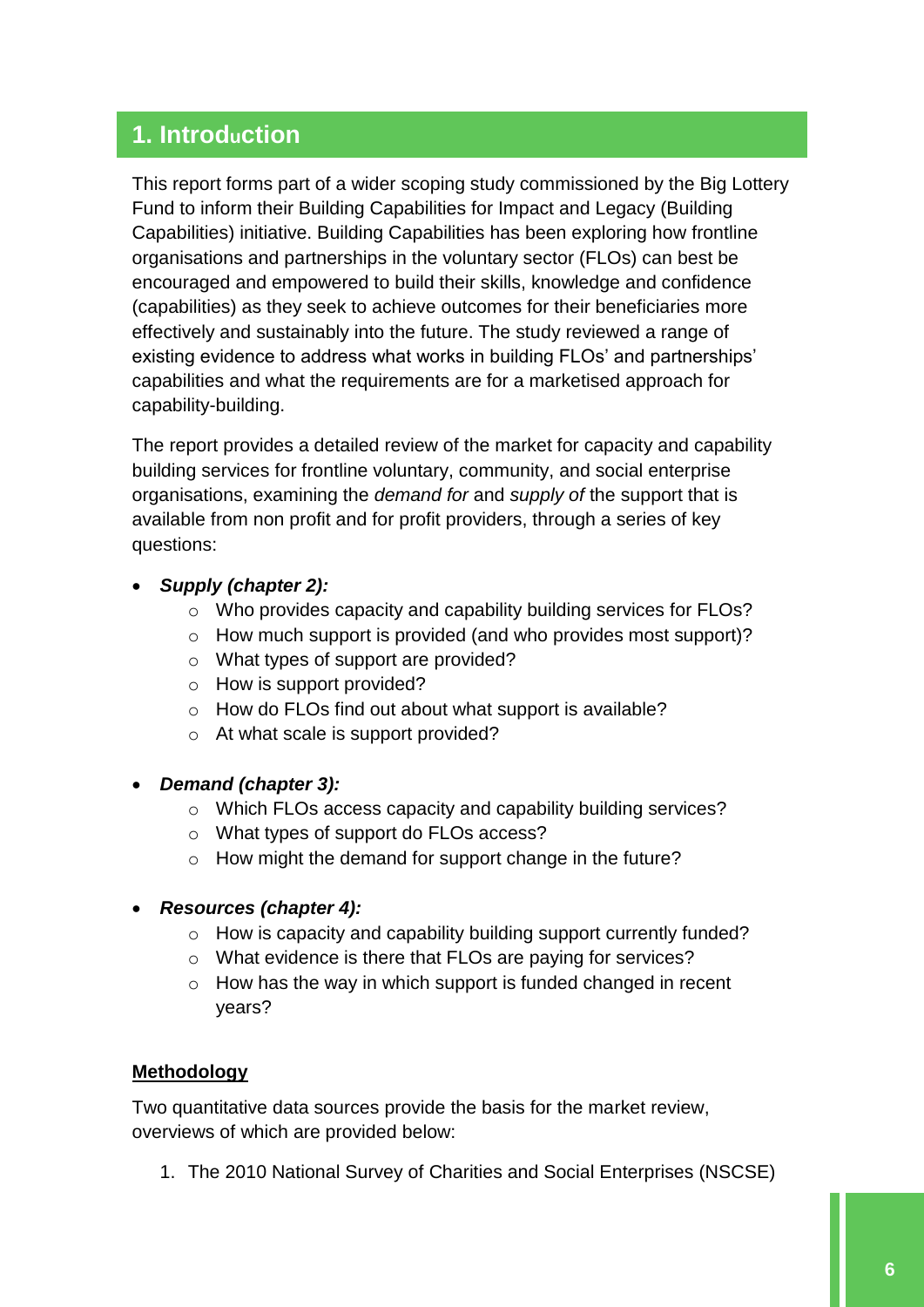2. An online survey of support providers undertaken by the research team.

## *NSCSE*

The NSCSE was undertaken by Ipsos MORI on behalf of the Cabinet Office in 2010. It followed the 2008 National Survey of Third Sector Organisations (NSTSO). The survey provides a large national dataset that is statistically representative at local authority level and is one of the only available sources of key statistics on the voluntary sector (and sub-sectors within it) in England that can be analysed by researchers.

The NSCSE survey questionnaire included a number of questions that can be used to identify supply side and demand side FLOs within the market for support services but it is important to note a number of limitations:

- It only provides data on registered charities, companies limited by guarantee, community interest companies and industrial and provident societies. As such a significant proportion of the market is 'missing' from the data: on the demand side, it does not include 'below the radar' organisations, the informal and unincorporated groups and associations that make-up a large proportion of the UK voluntary sector and which also access support; on the supply side, it does not include for profit providers that are known to provide FLOs with support such as consultancies, financial services such as accountants, or self-employed/sole traders.
- The NSCSE survey was cross-sectional so it can only provide a snapshot of a point in time (Autumn 2010) and does not provide evidence of how the sector, and the supply of and demand for external support, has changed over time.
- Although the NSCSE questionnaire includes a number of questions that can be used to identify supply side and demand side organisations within the market for support services, it was not designed for this purpose. As such, there is potential for the analysis to present an over-simplified picture of the overall state of supply and demand within the marketplace, which is likely to be both complex and fluid.
- It uses the generic language of 'capacity building', rather than the terminology of 'building capabilities' which is the Big Lottery Fund's more specific interest for this study (with its focus in particular on the building of knowledge, skills and confidence).

#### *Online survey of support providers*

The online survey carried out by CRESR for this study was designed to address some of the limitations of the NSCSE data. It included a range of specific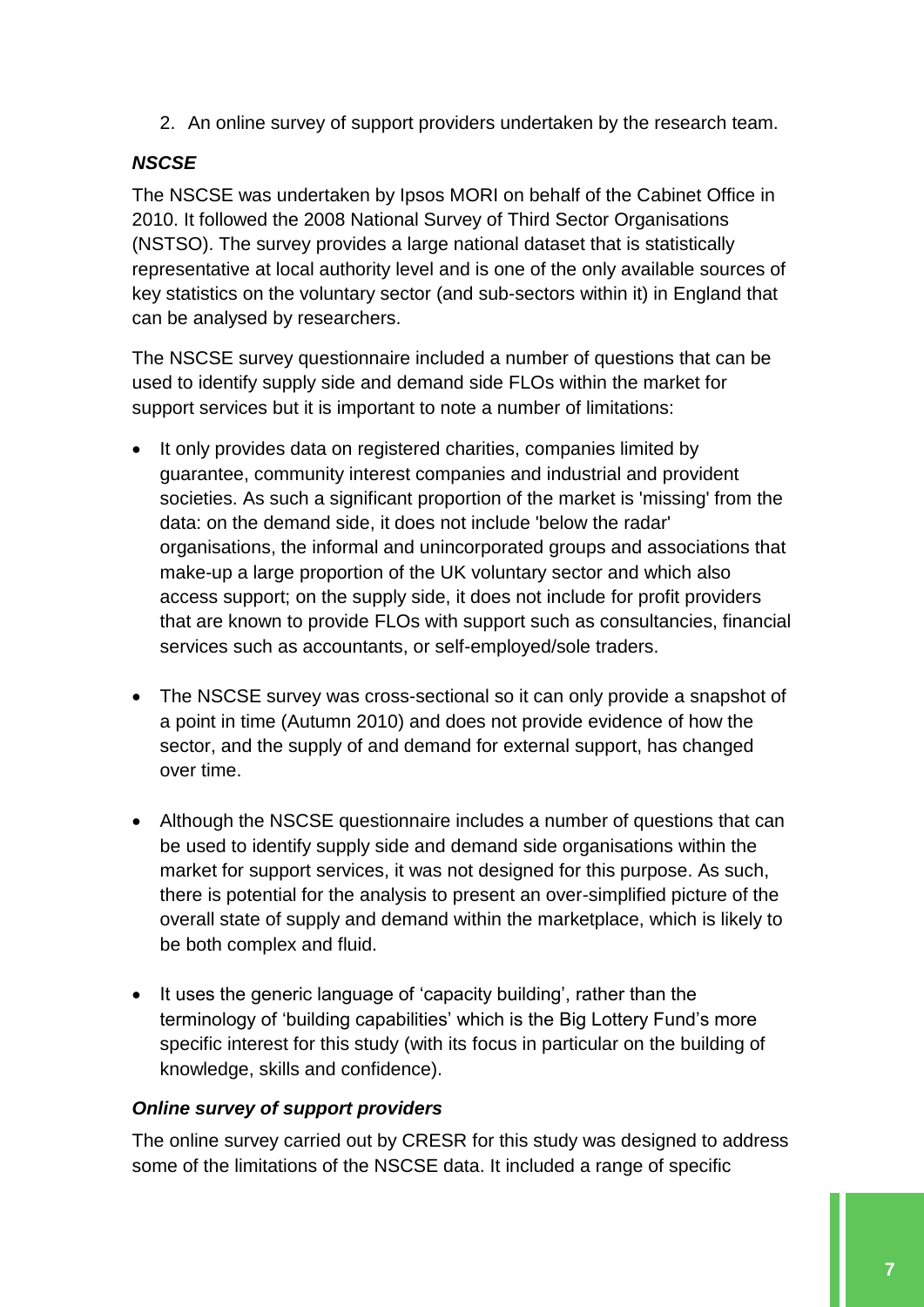questions about support provision, including: key characteristics of providers (e.g. sector, size, organisational form), the nature and scale of support provided, and the perceived current and future demand for support.

Given the lack of availability of a single comprehensive sampling frame, a core sampling frame for the survey was developed from a number of sources:

- NCVO's Directory of Approved Consultants (n=183)
- The approved providers list for the Worcestershire Changing Futures Fund (n=45)
- The accredited providers list for the Sheffield FUSE partnership (n=8)

Overall 236 participants were sent a direct email invitation to participate in the survey. In addition to the core sample a number of 'snowballing' strategies were also employed to broaden the reach of the questionnaire:

- The Big Lottery Fund sent an email to all of its mailing list recipients, inviting them to participate in the survey (if appropriate) and to forward the survey to any support providers they were aware of
- An invitation and link to the survey were included in NAVCA's regular member's email bulletin, and the research team wrote a blog about the survey for the NAVCA website
- Big Assist sent an invitation and link to the survey to all of their approved providers
- A 'Shout Out' about the survey was sent using Skills Effect's Skills Platform online community

The strategy was devised with the overall aim of obtaining responses from the broadest possible pool of support providers from the non profit and for profit sectors. In particular it sought to reach sole traders/self-employed people and small organisations providing support at a local level as it was felt that this group of providers represented a part of the supply side of the market which to date has been relatively opaque, and not covered by surveys such as NSCSE. However, it should be noted that the survey cannot be considered 'representative' of the market of support providers. This is primarily because we do not actually know what the true market of support providers actually looks like: how many providers there are, what types of services they provide, their size and scope, or how they are resourced. As such, the findings from the survey should be considered illustrative or indicative of the market of support providers, and interpreted as such.

Overall, 212 responses to the survey were received. Of these 24 said they did not provide direct support to FLOs so the base for the survey is 188. Table 1and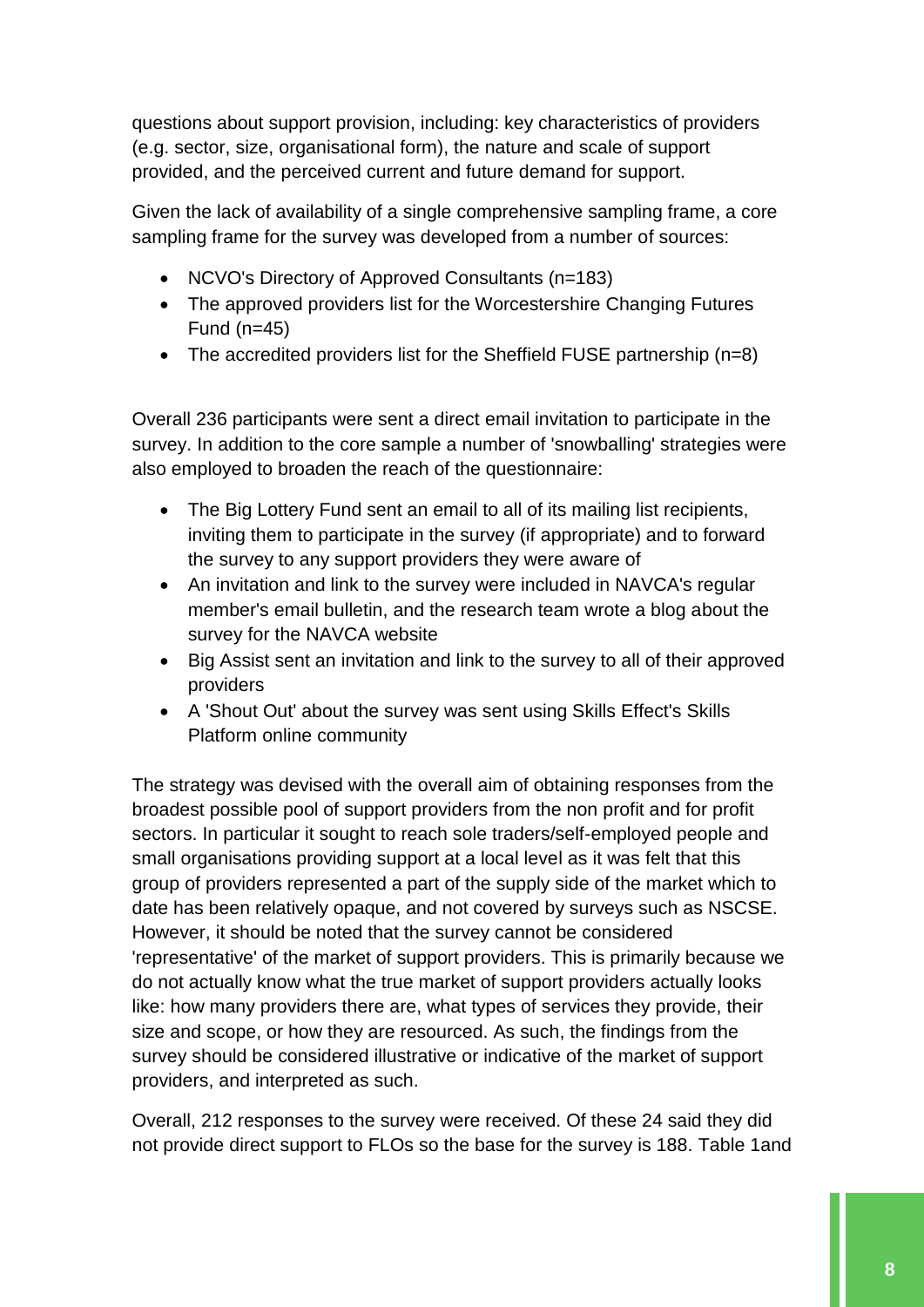1b provides an overview of respondents according to organisation size and type.

|                                       | <b>All</b> |                | For profit     |                | <b>Non Profit</b> |             |  |  |
|---------------------------------------|------------|----------------|----------------|----------------|-------------------|-------------|--|--|
|                                       | Count      | Per<br>cent    | Count          | Per<br>cent    | Count             | Per<br>cent |  |  |
| Organisation size (by annual income): |            |                |                |                |                   |             |  |  |
| Less than £10,000                     | 13         | $\overline{7}$ | 5              | $\overline{7}$ | 8                 | 7           |  |  |
| £10,000 - £24,999                     | 25         | 14             | 16             | 21             | 9                 | 8           |  |  |
| £25,000-£49,999                       | 37         | 20             | 27             | 36             | 10                | 9           |  |  |
| £50,000-£99,999                       | 21         | 11             | 15             | 20             | 6                 | 6           |  |  |
| £100,000-£249,999                     | 27         | 15             | $\overline{7}$ | 9              | 20                | 19          |  |  |
| £250,000-£499,999                     | 20         | 11             | $\overline{4}$ | 5              | 16                | 15          |  |  |
| £500,000-£999,999                     | 15         | 8              | $\overline{1}$ | $\mathbf{1}$   | 14                | 13          |  |  |
| £1 million or greater                 | 25         | 14             | $\Omega$       | $\Omega$       | 25                | 23          |  |  |
|                                       |            |                |                |                |                   |             |  |  |
| Total                                 | 183        | 100            | 75             | 100            | 108               | 100         |  |  |

# <span id="page-9-0"></span>**Table 1a: Overview of online survey respondents by size and type**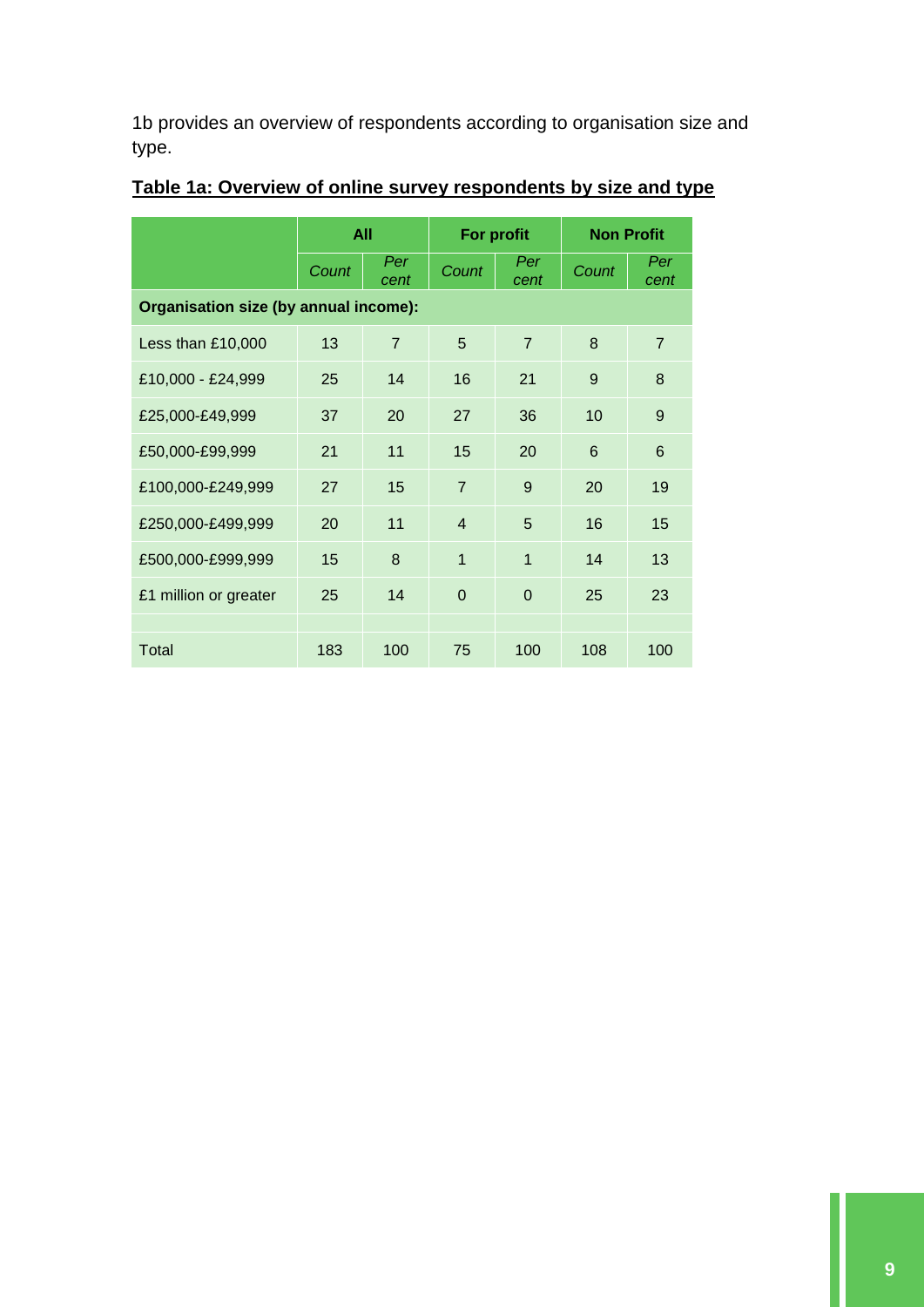# <span id="page-10-0"></span>**Table 1b Overview of online survey respondents by specific type**

|                                                                       | <b>Count</b>   | <b>Per cent</b> |
|-----------------------------------------------------------------------|----------------|-----------------|
| For profit providers:                                                 |                |                 |
| Sole trader/self employed                                             | 42             | 54              |
| <b>Limited Company</b>                                                | 29             | 37              |
| <b>Business partnership</b>                                           | $\overline{4}$ | 5               |
| Co-operative                                                          | $\overline{2}$ | 3               |
| Associate                                                             | $\mathbf{1}$   | $\mathbf{1}$    |
|                                                                       |                |                 |
| <b>Total</b>                                                          | 78             | 100             |
| Non profit providers:                                                 |                |                 |
| Registered charity (inc charities registered as limited<br>companies) | 77             | 79              |
| <b>Community Interest Company (CIC)</b>                               | 12             | 12              |
| Unincorporated association                                            | 3              | 3               |
| Support provided as a volunteer                                       | 3              | 3               |
| Co-operative                                                          | $\overline{2}$ | $\overline{2}$  |
| Industrial and provident society (IPS)                                | $\overline{1}$ | $\overline{1}$  |
| <b>Total</b>                                                          | 98             | 100             |
|                                                                       |                |                 |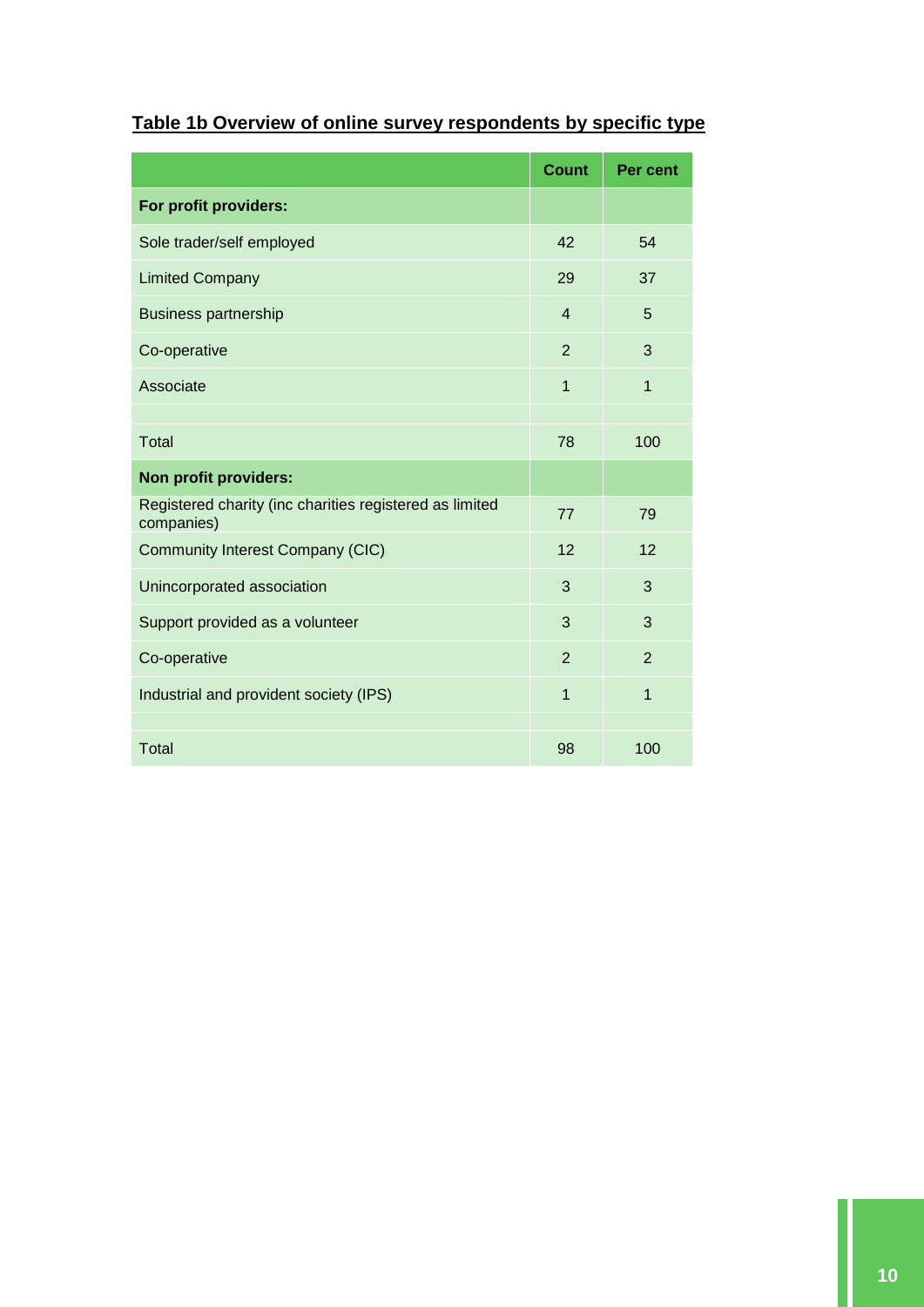# **2. The supply side of the market**

The chapter provides analysis of the supply side of the market. It addresses six questions in turn:

- Who provides capacity and capability building services for FLOs?
- How much support is provided (and who provides most support)?
- What types of support are provided?
- How is support provided?
- How do FLOs find out about what support is available?
- At what scale is support provided?

#### **Who provides capacity and capability building services for FLOs?**

NSCSE contains six questions that could be used to identify FLO organisations engaged in providing support. These questions encompass two question types, an overview of which is provided in table 2.

| Unlimited responses per question allowed         |                                                                                              |                                                                                                                                                          |  |  |  |
|--------------------------------------------------|----------------------------------------------------------------------------------------------|----------------------------------------------------------------------------------------------------------------------------------------------------------|--|--|--|
| Question no.                                     | <b>Question text</b>                                                                         | <b>Response option</b>                                                                                                                                   |  |  |  |
| $\mathbf 1$                                      | Which of the groups listed below<br>are clients/users/beneficiaries of<br>your organisation? | Other charities, social enterprises and/or<br>voluntary organisations                                                                                    |  |  |  |
| 3                                                | In which of the areas listed below<br>does your organisation work?                           | Capacity-building and other support for charities,<br>social enterprises and/or voluntary organisations                                                  |  |  |  |
| 5                                                | Which of the roles listed below<br>does your organisation<br>undertake?                      | Capacity building and other support to charities,<br>social enterprises and/or voluntary organisations<br>(e.g. acts as a coordinating or resource body) |  |  |  |
| <b>Response limited to three main categories</b> |                                                                                              |                                                                                                                                                          |  |  |  |
|                                                  |                                                                                              |                                                                                                                                                          |  |  |  |
| Question no.                                     | <b>Question text</b>                                                                         | <b>Response option</b>                                                                                                                                   |  |  |  |
| $\overline{2}$                                   | Which are the main clients/users/<br>beneficiaries of your<br>organisation?                  | Other charities, social enterprises and/or<br>voluntary organisations                                                                                    |  |  |  |
| $\overline{4}$                                   | Which are the main areas in<br>which your organisation works                                 | Capacity-building and other support for charities,<br>social enterprises and/or voluntary organisations                                                  |  |  |  |

#### <span id="page-11-0"></span>**Table 2: Overview of NSCSE supply side capacity building questions**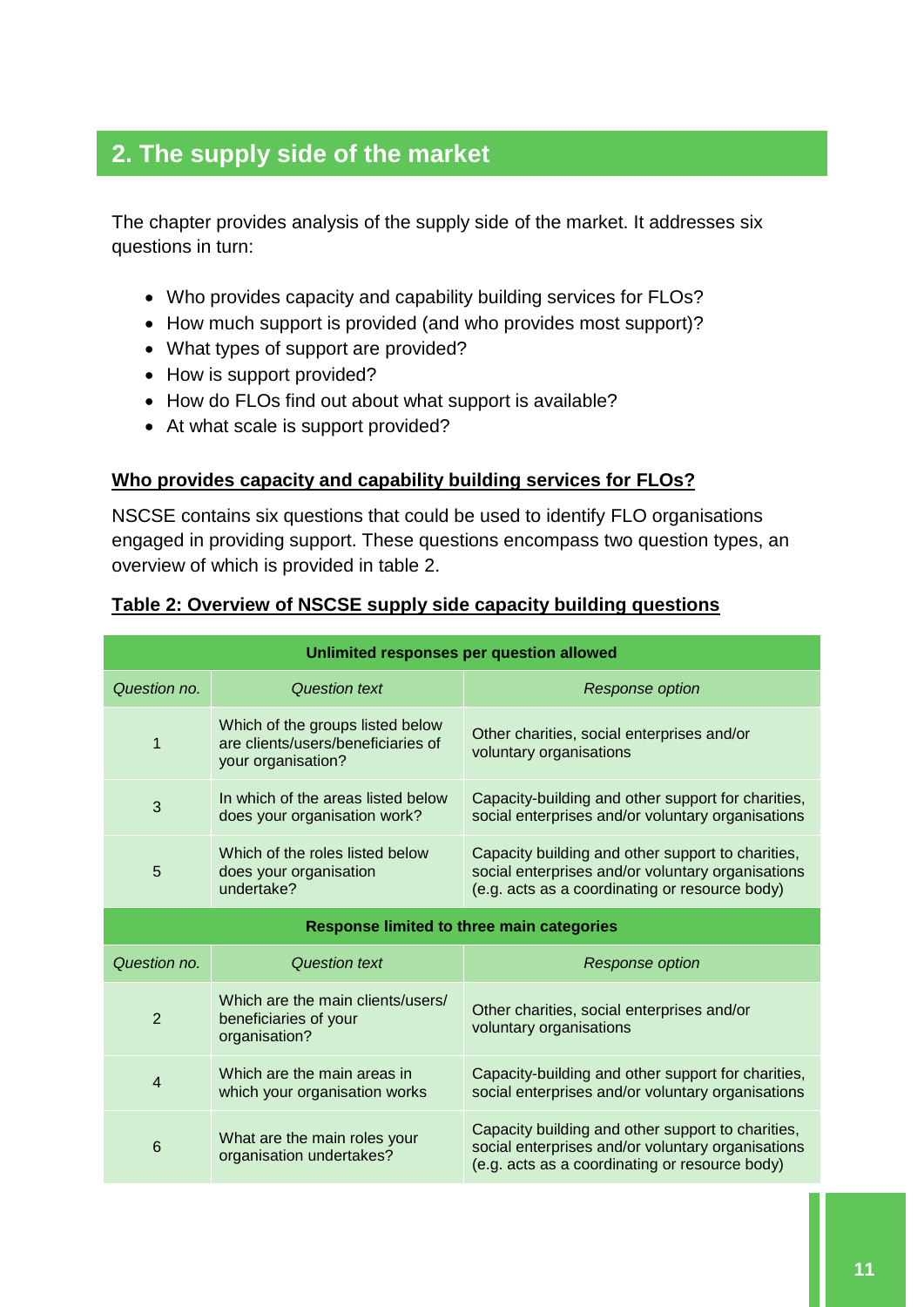Table 3 provides an overview of the numbers and percentages responding to each question. The data suggests that the 'true' (or truest possible estimate) number of NSCSE respondents involved in providing capacity building support activity is likely to lie somewhere between 2,220 and 11,058.

| Question        | <b>Question Text</b>                                                                          | <b>Option Text</b>                                              | <b>Response</b> |          |
|-----------------|-----------------------------------------------------------------------------------------------|-----------------------------------------------------------------|-----------------|----------|
| no.             |                                                                                               |                                                                 | Count           | Per cent |
| 1               | Which of the groups listed below<br>are clients/users/ beneficiaries of<br>your organisation? | Other charities, social                                         | 11,058          | 25       |
| $\overline{2}$  | Which are the main<br>clients/users/beneficiaries of<br>your organisation?                    | enterprises and/or<br>voluntary organisations                   | 3,614           | 8        |
| 3               | In which of the areas listed<br>below does your organisation<br>work?                         | Capacity-building and<br>other support for<br>charities, social | 6,496           | 15       |
| $\overline{4}$  | Which are the main areas in<br>which your organisation works?                                 | enterprises and/or<br>voluntary organisations                   | 2,344           | 5        |
| 5               | Which of the roles listed below<br>does your organisation<br>undertake?                       | Capacity building and<br>other support to<br>charities, social  | 5,407           | 12       |
| $6\phantom{1}6$ | What are the main roles your<br>organisation undertakes?                                      | enterprises and/or<br>voluntary organisations                   | 2,220           | 5        |

#### <span id="page-12-0"></span>**Table 3: Overview of NSCSE supply side capacity building responses**

Base: 44,109

Source: National Survey of Charities and Social Enterprises, Ipsos MORI, Cabinet Office

However, the relatively high numbers of respondents answering positively in the unlimited response option questions (Q1, Q3 and Q5) suggests that these are not particularly reliable indicators of involvement in capacity building. Furthermore, Q1 and Q2 do not specifically relate to capacity building, and further analysis indicated that respondents involved in a wide range of service provision responded positively. Therefore, detailed analysis focussed on respondents who indicated that capacity building was part of their **main** activity: they said it was a main area of work and/or a main role. An overview of responses is provided in table 4. The unweighted data provides the actual survey response; the weighted figures provide an estimate for the total population of charities and social enterprises.

The data demonstrates that overall, 8 per cent of NSCSE respondents were involved in capacity building: 6 per cent provided *some* capacity building and for 2 per cent capacity building was a *key function*. Furthermore, it indicates that in 2010, across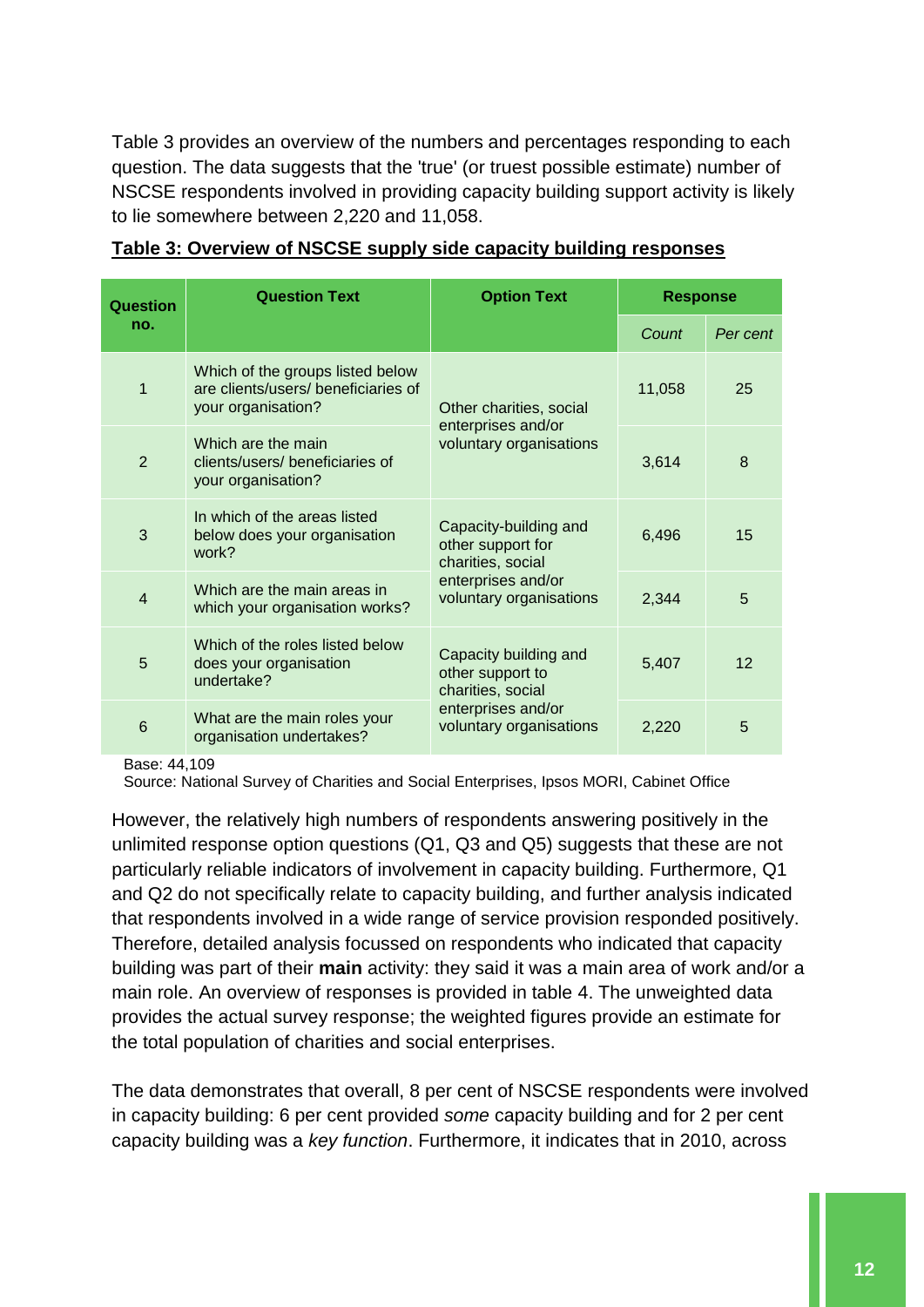the population of charities and social enterprises there were more than 12,000 organisations providing some level of capacity building support.

## <span id="page-13-0"></span>**Table 4: Overview of supply side organisations**

|                                                                                                              | <b>Unweighted</b> |               | Weighted |               |
|--------------------------------------------------------------------------------------------------------------|-------------------|---------------|----------|---------------|
| <b>Involvement in capacity building</b>                                                                      | Count             | Per cent      | Count    | Per cent      |
| Group 1: No capacity building undertaken<br>Capacity building not a main area of work or a<br>main role      | 40.593            | 92            | 142.399  | 92            |
| Group 2: Some capacity building undertaken<br>Capacity building either a main area of work<br>or a main role | 2.468             | 6             | 8.708    | 6             |
| Group 3: Capacity building a key function<br>Capacity building a main area of work and a<br>main role        | 1.048             | $\mathcal{P}$ | 3.744    | $\mathcal{P}$ |

Base: 44,109

Source: National Survey of Charities and Social Enterprises, Ipsos MORI, Cabinet Office

The picture of the supply of capacity and capability building support provided through the NSCSE analysis can be developed through analysis of the CRESR online survey of support providers. The survey received a relatively even response for for profit (41 per cent) and non profit (59 per cent) providers: of the for profit providers a majority (54 per cent) were self-employed or sole traders; of the non profit providers a majority (79 per cent) were registered charities. Overall, 72 per cent of respondents said supporting frontline FLOs was their main focus: this was slightly higher for non profit (75 per cent) than for profit (69 per cent) providers.

## **How much support is provided (and who provides most support)?**

Together the online survey and NSCSE analysis highlight an important characteristic of the supply side of the capacity building 'market': it includes providers who do **some** capacity building as part of a wider portfolio of provision as well as those for whom it is a **main** activity. This raises an important question about the nature of the market: is the majority of capacity building activity provided by those who only do some, or by those who do lot? Responses to the online survey provide some insights into this. Table 5 provides an overview of the numbers of frontline FLOs supported by survey respondents according to whether FLO support provision was their main focus and broken down by a variety of FLO types. A total and percentage figure for each row is provided (note that figures sum horizontally across the row).

It shows that, overall, the 176 survey respondents who provided a response supported a total of 33,702 FLOs between them (an average of 193). But those who said that FLO support provision was a main focus of their work supported 93 per cent of those organisations and on average supported a greater number of FLOs than respondents for who support was not a main focus. The pattern was consistent according to FLO size and type, although providers for whom FLO support was not a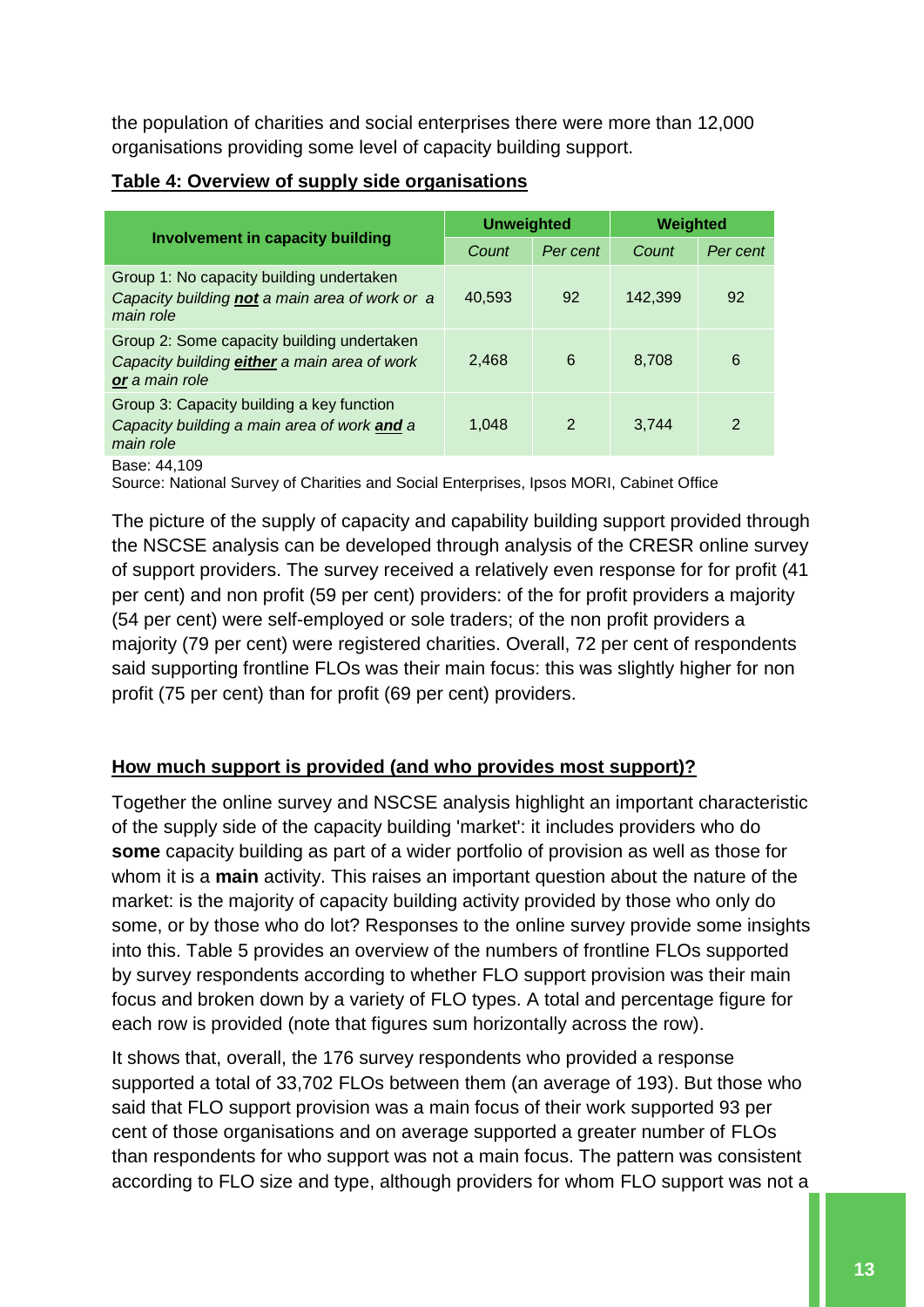main focus were more likely to support larger FLOs than smaller ones. It is therefore clear from the survey responses that the **majority of capacity building activity is provided by those who do lot** rather than those who only do some.

|                                         | FLO support a main focus? | All      |                |                |            |
|-----------------------------------------|---------------------------|----------|----------------|----------------|------------|
|                                         | Yes                       |          | N <sub>o</sub> | respondents    |            |
|                                         | <b>Sum</b>                | Per cent | <b>Sum</b>     | Per cent       | <b>Sum</b> |
| All FLOs supported                      | 31,386                    | 93       | 2,316          | 7              | 33,702     |
| <b>FLO Size:</b>                        |                           |          |                |                |            |
| Small<br>(income less than $£100,000$ ) | 14,684                    | 92       | 1,322          | 8              | 16,006     |
| Medium sized<br>$(income £100,000-E1m)$ | 7,599                     | 94       | 448            | 6              | 8,047      |
| Large<br>(income more than $£1m$ )      | 1,881                     | 83       | 374            | 17             | 2,255      |
| <b>FLO focus:</b>                       |                           |          |                |                |            |
| <b>BME-led</b>                          | 2,699                     | 95       | 145            | 5              | 2,844      |
| Neighbourhood or community              | 9,840                     | 94       | 632            | 6              | 10,472     |
| Local authority area or district        | 9,071                     | 88       | 1,193          | 12             | 10,264     |
| Regional                                | 3,208                     | 95       | 168            | 5              | 3,376      |
| <b>National</b>                         | 2,236                     | 98       | 45             | $\overline{2}$ | 2,281      |

#### <span id="page-14-0"></span>**Table 5: Overview of number of organisations supported**

#### Base: 176

Source: Online survey of support providers, CRESR/TSRC/Big Lottery Fund

A question that follows from this analysis is how capacity and capability building activity (by volume) is distributed according to organisation type? Tables 6a and 6b provide an overview of the numbers of frontline FLOs supported by survey respondents according to whether they were a non or for profit provider: within for profit providers, numbers for sole traders/self-employed and larger businesses are also provided (table 6b). As with table 5 a total and percentage figure is provided for each row.

The data presented demonstrates that although there was a relatively even distribution of responses between for and non profit providers, an overwhelming majority (95 per cent) of the volume of support (according to the number of organisations supported) was provided by non profit providers. To some extent this is likely to reflect the fact that non profit providers, such as CVS', were more likely than for profit providers to engage with FLOs on a 'mass' basis through networks and partnerships (see page 22 for more detailed discussion). Within for profit providers the volume of support provided was broadly equivalent between sole traders/selfemployed and other larger organisational forms.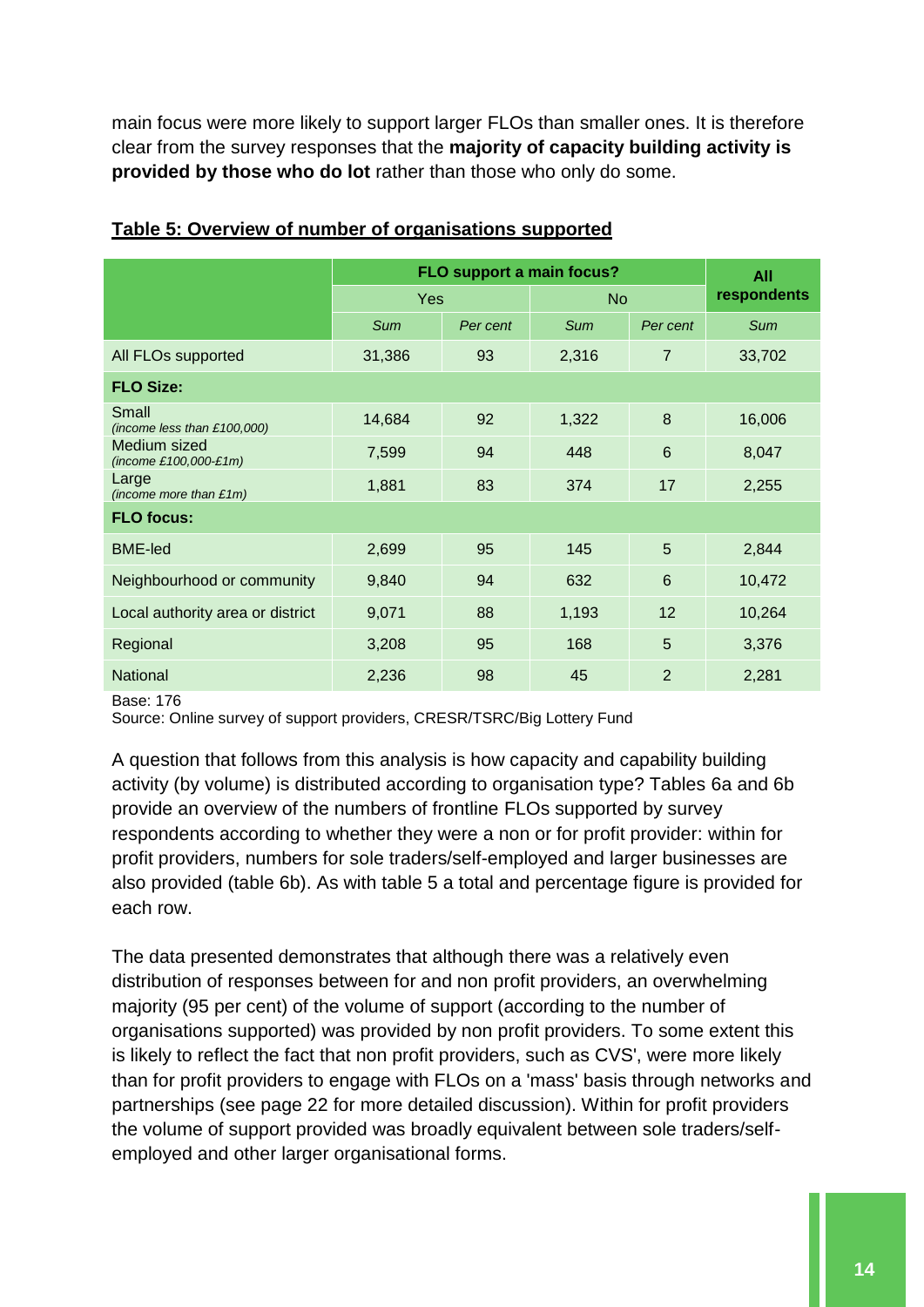|                                         |                   | All            |                   |          |             |  |
|-----------------------------------------|-------------------|----------------|-------------------|----------|-------------|--|
|                                         | <b>For Profit</b> |                | <b>Non Profit</b> |          | respondents |  |
|                                         | Sum               | Per cent       | Sum               | Per cent | Sum         |  |
| All FLOs supported                      | 1,543             | 5              | 32,173            | 95       | 33,716      |  |
| <b>FLO Size:</b>                        |                   |                |                   |          |             |  |
| Small<br>(income less than $£100,000$ ) | 693               | $\overline{4}$ | 15,313            | 96       | 16,006      |  |
| Medium sized<br>$(income £100,000-E1m)$ | 718               | 9              | 7,341             | 91       | 8,059       |  |
| Large<br>(income more than $£1m$ )      | 239               | 11             | 2,018             | 89       | 2,257       |  |
| <b>FLO focus:</b>                       |                   |                |                   |          |             |  |
| <b>BME-led</b>                          | 142               | 5              | 2,703             | 95       | 2,845       |  |
| Neighbourhood or community              | 575               | 5              | 9,898             | 95       | 10,473      |  |
| Local authority area or district        | 502               | 5              | 9,764             | 95       | 10,266      |  |
| Regional                                | 311               | 9              | 3,068             | 91       | 3,379       |  |
| <b>National</b>                         | 276               | 12             | 2,013             | 88       | 2,289       |  |

## <span id="page-15-0"></span>**Table 6a: Number of organisations supported by organisation type**

Note: Sum data varies from figure 4 due to non response

Base: 176

Source: Online survey of support providers, CRESR/TSRC/Big Lottery Fund

## <span id="page-15-1"></span>**Table 6b: Number of organisations supported by for profit organisations**

|                                         |                               | All for profit |                  |                |            |
|-----------------------------------------|-------------------------------|----------------|------------------|----------------|------------|
|                                         | Sole Trader/Self-<br>employed |                | Other for profit | respondents    |            |
|                                         | Sum                           | Per cent       | <b>Sum</b>       | Per cent       | <b>Sum</b> |
| All FLOs supported                      | 719                           | $\overline{2}$ | 824              | $\overline{2}$ | 1,543      |
| <b>FLO Size:</b>                        |                               |                |                  |                |            |
| Small<br>(income less than $£100,000$ ) | 314                           | $\overline{2}$ | 379              | $\overline{2}$ | 693        |
| Medium sized<br>(income £100,000-£1m)   | 348                           | $\overline{4}$ | 370              | 5              | 718        |
| Large<br>(income more than $£1m$ )      | 84                            | $\overline{4}$ | 155              | $\overline{7}$ | 239        |
| <b>FLO focus:</b>                       |                               |                |                  |                |            |
| <b>BME-led</b>                          | 49                            | $\mathfrak{p}$ | 93               | 3              | 142        |
| Neighbourhood or community              | 224                           | $\overline{2}$ | 351              | 3              | 575        |
| Local authority area or district        | 190                           | $\overline{2}$ | 312              | 3              | 502        |
| Regional                                | 169                           | 5              | 142              | $\overline{4}$ | 311        |
| National                                | 130                           | 6              | 146              | 6              | 276        |

Note: Figures provided as a proportion of all survey respondents

Base: 176

Source: Online survey of support providers, CRESR/TSRC/Big Lottery Fund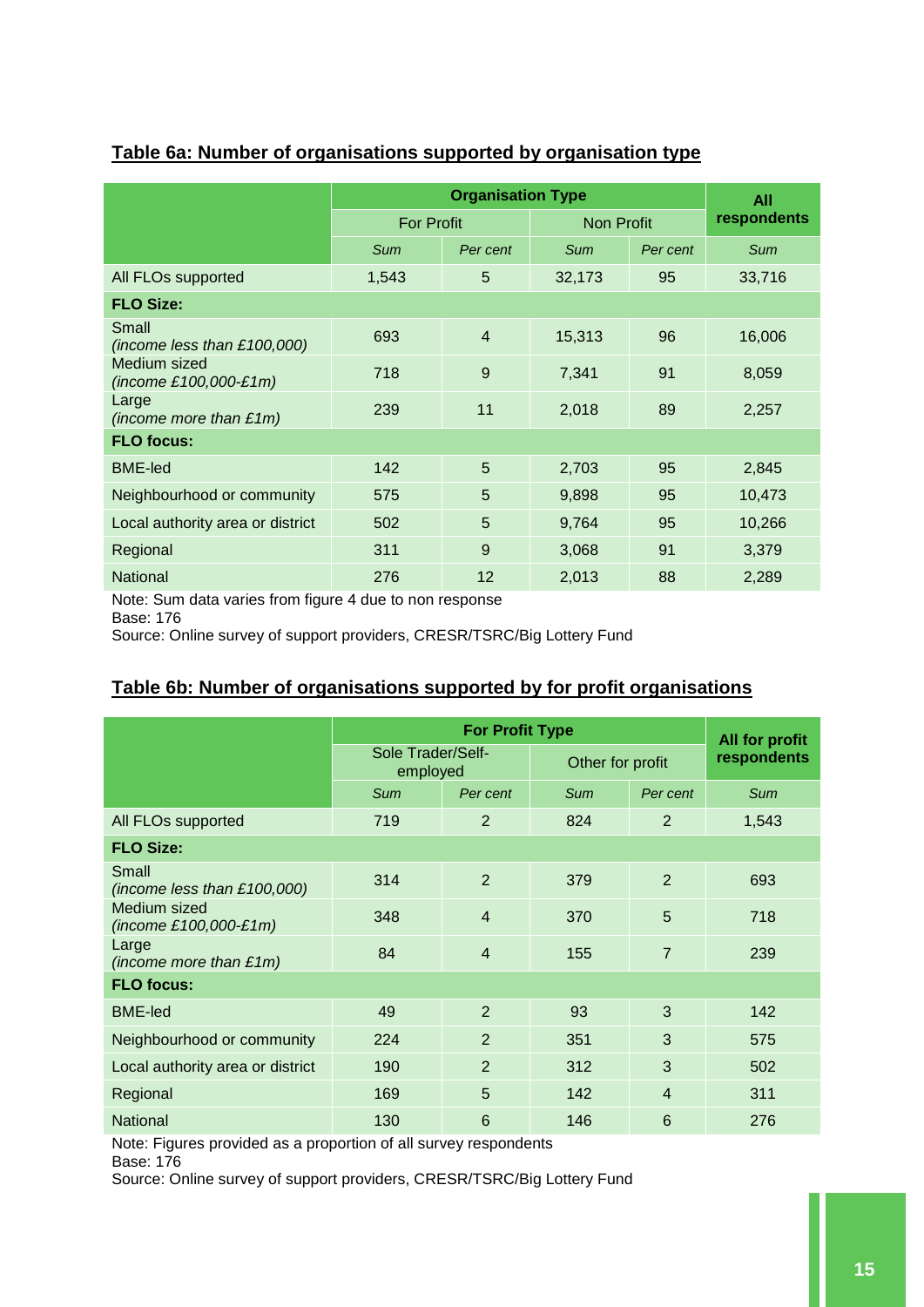A final question flowing from this analysis is how capacity and capability building activity (by volume) is distributed according to organisation size? Table 7 provides an overview of the numbers of frontline FLOs supported by survey respondents according to organisation size.

|                                     | <b>Provider Size</b>              |                |                                       |          |                                 |          |                    |  |
|-------------------------------------|-----------------------------------|----------------|---------------------------------------|----------|---------------------------------|----------|--------------------|--|
|                                     | Small<br>(income less than £100k) |                | <b>Medium</b><br>$(income £100k-E1m)$ |          | Large<br>(income more than £1m) |          | All<br>respondents |  |
|                                     | <b>Sum</b>                        | Per cent       | <b>Sum</b>                            | Per cent | <b>Sum</b>                      | Per cent | <b>Sum</b>         |  |
| <b>All FLOS</b><br>supported        | 2,263                             | $\overline{7}$ | 18,670                                | 56       | 12,617                          | 38       | 33,550             |  |
| <b>FLO Size:</b>                    |                                   |                |                                       |          |                                 |          |                    |  |
| Small                               | 1,425                             | 9              | 9,532                                 | 60       | 4,924                           | 31       | 15,881             |  |
| Medium                              | 625                               | 8              | 5,696                                 | 71       | 1,709                           | 21       | 8,030              |  |
| Large                               | 160                               | $\overline{7}$ | 1,337                                 | 59       | 753                             | 33       | 2,250              |  |
| <b>FLO focus:</b>                   |                                   |                |                                       |          |                                 |          |                    |  |
| <b>BME-led</b>                      | 200                               | $\overline{7}$ | 1,220                                 | 43       | 1,393                           | 50       | 2,813              |  |
| Neighbourhood<br>or community       | 1,166                             | 11             | 6,031                                 | 58       | 3,141                           | 30       | 10,338             |  |
| Local authority<br>area or district | 692                               | $\overline{7}$ | 6,056                                 | 59       | 3,455                           | 34       | 10,203             |  |
| Regional                            | 334                               | 10             | 2,526                                 | 75       | 512                             | 15       | 3,372              |  |
| <b>National</b>                     | 186                               | 8              | 1,814                                 | 79       | 286                             | 13       | 2,286              |  |

<span id="page-16-0"></span>

Note: Sum data varies from figure 4 due to non response

Base: 171

Source: Online survey of support providers, CRESR/TSRC/Big Lottery Fund

The data demonstrates that even though a majority (53 per cent) of support providers who responded to the survey were small in size they only provided a small proportion of the total volume of support. By contrast medium sized organisations accounted for 34 per cent of respondents and 56 per cent of the volume of support and large organisations 14 per cent of respondents and 38 per cent of the volume of support. This is represented graphically in Figure 1.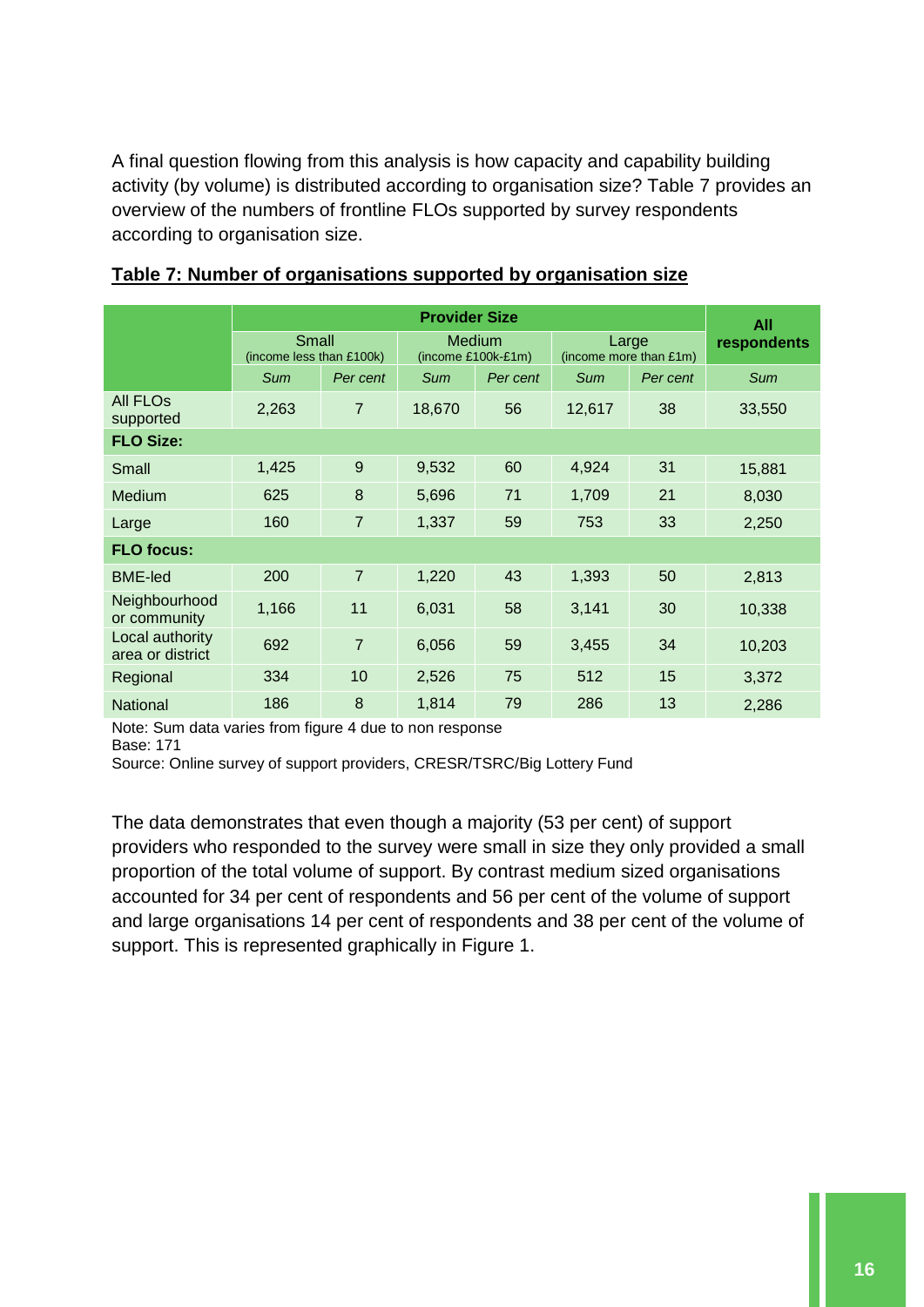

<span id="page-17-0"></span>**Figure 1: Overview of support provided by organisation size**

Base: 188

Source: Online survey of support providers, CRESR/TSRC/Big Lottery Fund

# **What types of support are provided?**

Respondents to the online survey of support providers were asked to identify the types of support they provided to FLOs from a list of seven overarching categories. An overview of responses is provided in Figure 2 which shows that the four most frequently provided areas of support were organisational planning and development (82 per cent of respondents provided this); governance (76 per cent); income generation (74 per cent) and partnership working (70 per cent). Comparatively fewer respondents provided support in the areas of human resources (45 per cent), financial management (39 per cent) and legal issues (37 per cent).

When non profit and for profit providers were compared some differences in types of support were apparent. In particular non profit providers were much more likely to provide support in the areas of financial management, human resources, legal issues and partnership working whilst for profit providers were more likely to provide support in the area of organisational development.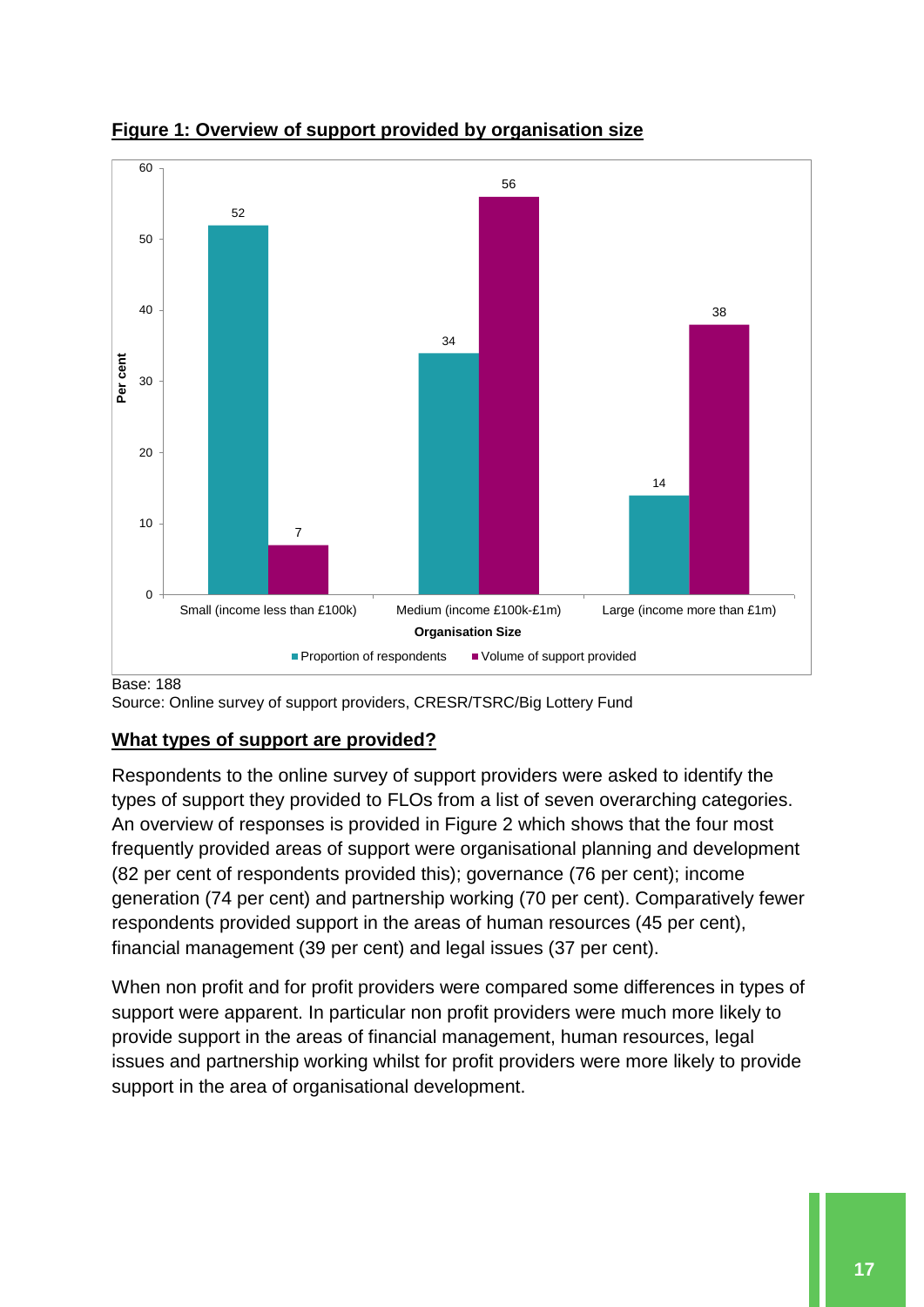

#### <span id="page-18-0"></span>**Figure 2: Overview of types of support provided**

#### Base: 188

Source: Online survey of support providers, CRESR/TSRC/Big Lottery Fund

Under each category a range of more specific types of support provision were also identified. Of these the most frequent types of support were under o*rganisational planning and development* - strategic planning (72 per cent), business planning (71 per cent), and research and evaluation (63 per cent); *income generation* - identifying funding sources and applying for grants (both 69 per cent); *governance* - board and trustee development (68 per cent); and *partnership working* - networking with other FLOs (62 per cent) and delivering services in partnership (60 per cent).

Just under half of survey respondents (48 per cent) said they provide a diagnostic tool/service. Respondents providing support through an organisation were more likely to provide a diagnostic tool than sole traders/self-employed respondents, as were larger providers compared to smaller ones. Only 20 per cent of respondents said they charged for their diagnostic service and this was more prevalent amongst for profit providers. The median cost of diagnostic tools or services was £500.

#### **How is support provided?**

Responses to the CRESR online survey showed that in each support category oneto-one (consultancy style) support was the most common method of support, with training and direct provision of services (such as payroll, financial audit or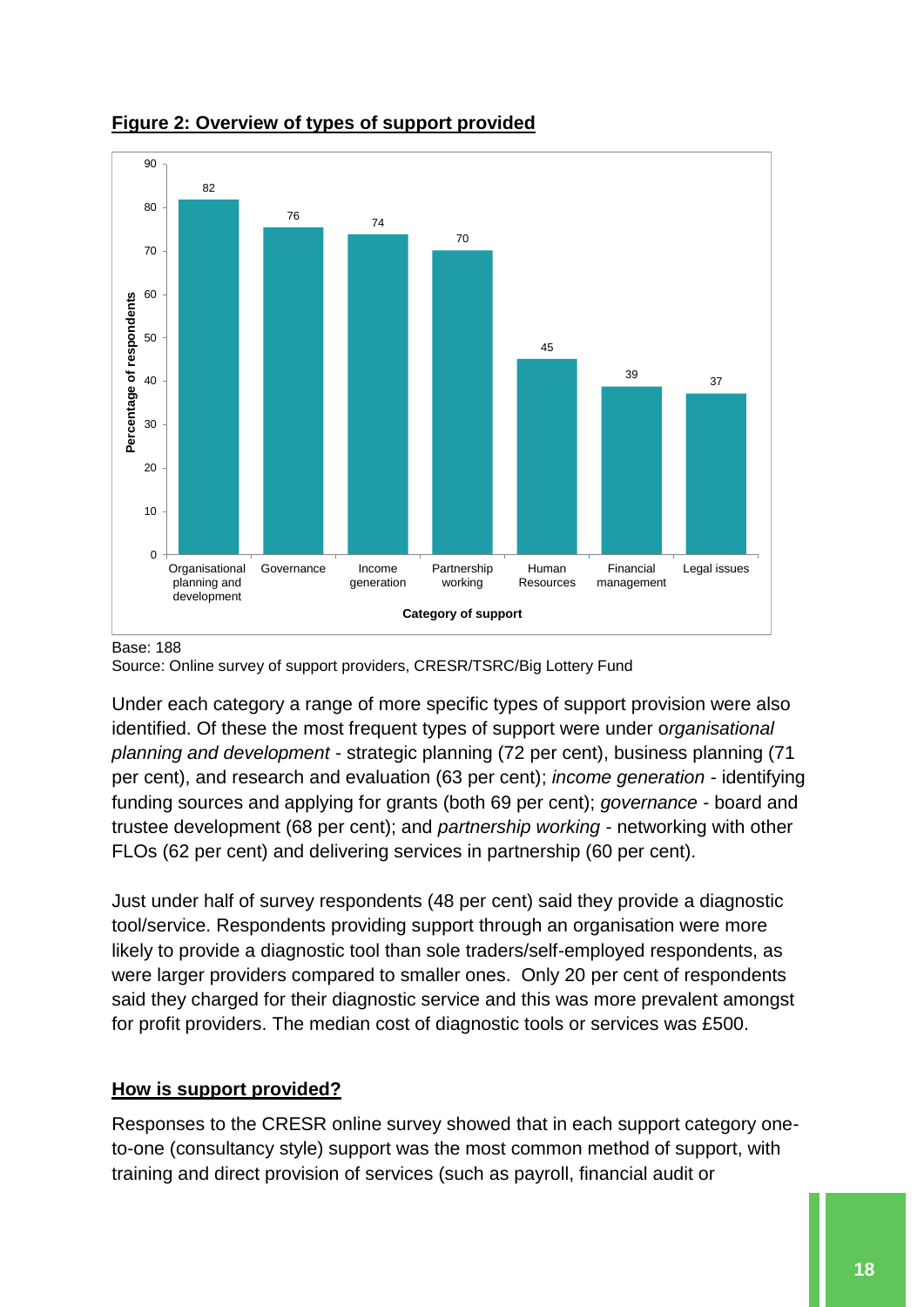research/evaluation) the next most common methods. Summing across support types and categories there was some variation in support method according to organisation type and size:

- **Health checks:** there were no significant variations by organisation type, but small (20 per cent) and medium sized (28 per cent) providers were more likely to provide health checks than large ones (15 per cent).
- **Training:** non profit providers (50 per cent) were more likely to provide training than for profits (37 per cent), as were medium (50 per cent) and large (49 per cent) providers compared to smaller ones (40 per cent).
- **One to one support:** there were no significant variations by organisation type, but small providers (79 per cent) were more likely to provide one to one support than medium and large ones (both 70 per cent).
- **Toolkits or guidance:** non profit providers (39 per cent) were more likely than for profit providers (27 per cent) to provide toolkits or guidance, as were medium (44 per cent) and large (40 per cent) providers compared to smaller ones (25 per cent).
- **Direct provision:** for profit providers (66 per cent) were more likely than non profit providers (43 per cent) to provide services directly, as were small providers (63 per cent) compared to medium (38 per cent) and large ones (48 per cent).

This indicates that, to some extent, for profit providers are more likely to be involved in intensive forms of support provided through consultancy based approaches, whereas non profit providers are more likely to provide mass support through training and the provision of advice and guidance material. Similarly, small providers (a category which includes all of the sole traders/self-employed providers) were more likely than medium and large providers to provide consultancy style support.

## **How do FLOs find out about what support is available?**

Respondents to the online survey were asked how frontline FLOs found out about the types of support that they provided. The most frequently identified source of information was word of mouth or recommendation (98 per cent) followed by providers' own websites (77 per cent) and other websites (44 per cent). Fewer respondents identified directories (33 per cent), direct marketing (30 per cent) and pools of approved providers (24 per cent). This pattern was relatively consistent by organisation type and size and highlights the structured or embedded nature of the supply side of this market.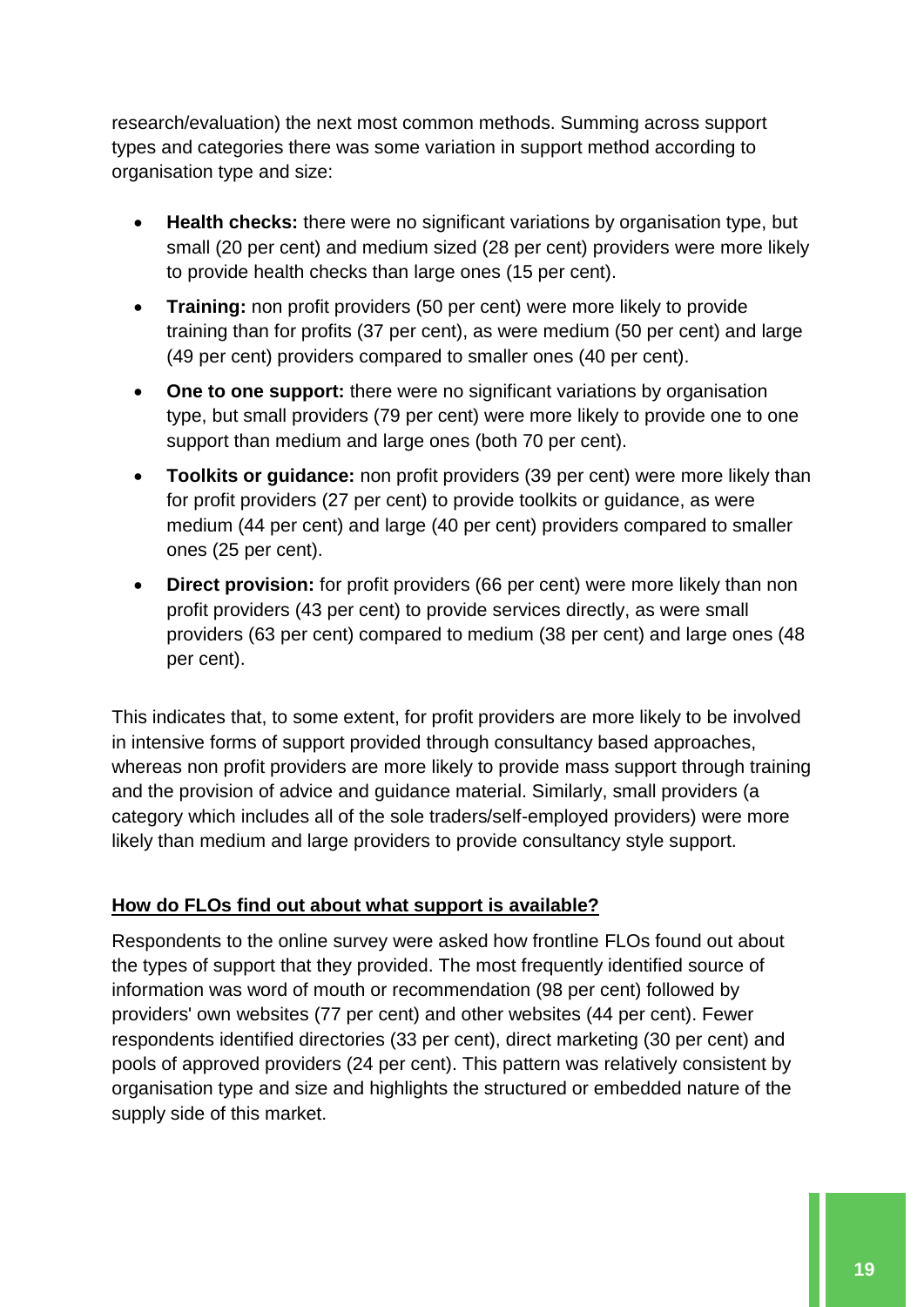## **At what scale is support provided?**

Analysis of the NSCSE revealed that about half of non profit organisations that provided capacity building support mainly operated at a neighbourhood or local authority level and about half mainly operated at a regional level or higher. Fewer respondents to the CRESR online survey - around a quarter - mainly operated at a neighbourhood or local authority level with about three-quarters saying they worked at regional level or higher. However, there was a clear distinction between the level of operation of non profit and for profit providers in the CRESR survey. Mirroring the NSCSE findings, about half of non profit providers mainly operated at a neighbourhood or local authority level compared to fewer than one in twenty for profit providers (including sole traders/self-employed), the large majority of whose work was provided at a regional or national level.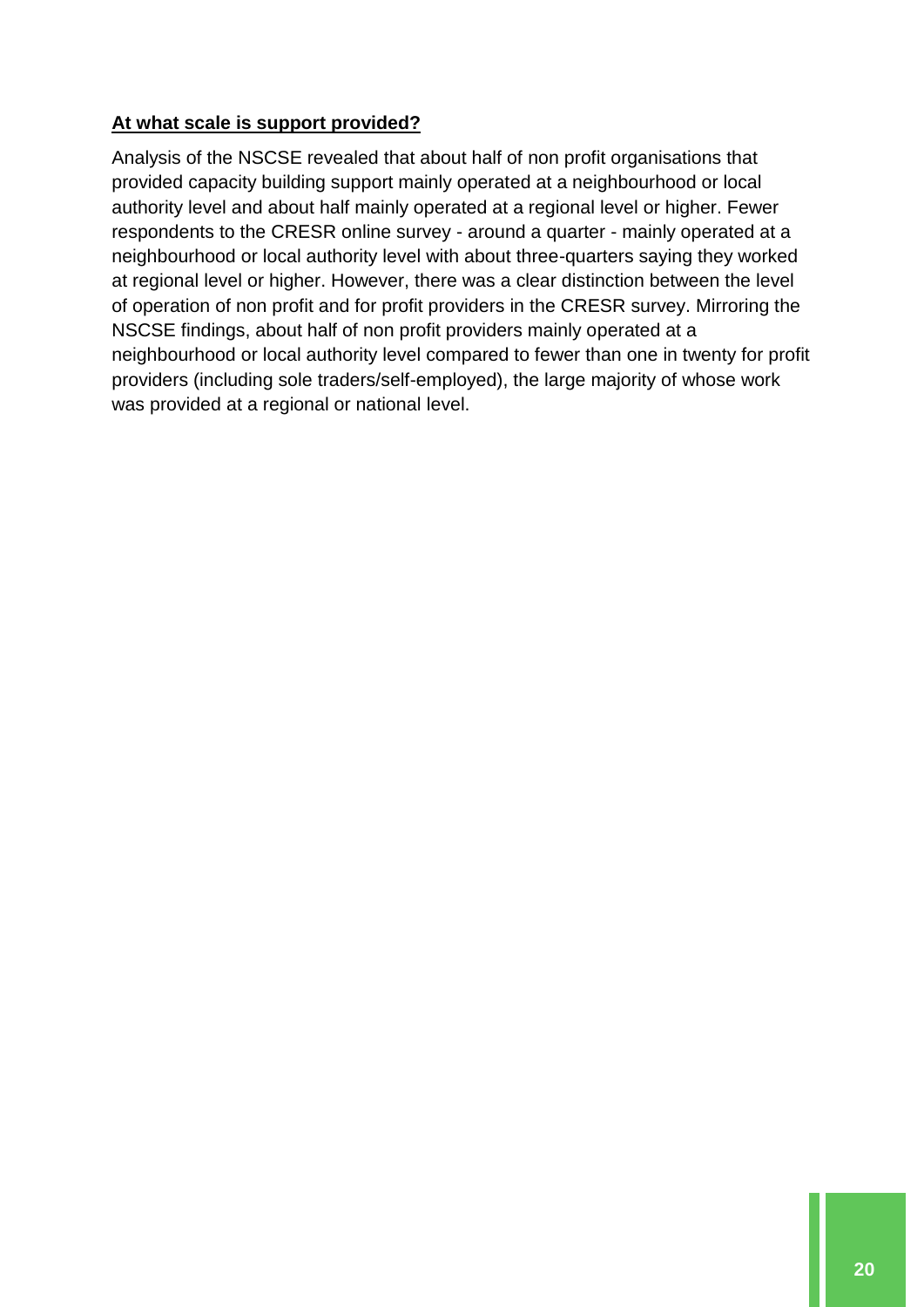# **3. The demand side of the market**

The chapter provides analysis of the demand side of the market. It addresses three questions in turn:

- Which FLOs access capacity and capability building services?
- What types of support do FLOs access?
- How might the demand for support change in the future?

#### **Which FLOs access capacity and capability building services?**

Compared to the complexity involved in identifying supply side capacity building providers NSCSE provides only a simplistic way of identifying demand side organisations (in receipt of capacity building interventions). Only one survey question is directly relevant, as outlined in table 8.

## <span id="page-21-0"></span>**Table 8: Overview of NSCSE demand side capacity building questions**

| <b>Question</b><br>no. | <b>Question text</b>                                                                                                                                                                                                                                                                      | <b>Response</b><br>option |
|------------------------|-------------------------------------------------------------------------------------------------------------------------------------------------------------------------------------------------------------------------------------------------------------------------------------------|---------------------------|
| 19                     | Do you currently get any support from other charities, social<br>enterprises and/or voluntary organisations in your local area (e.g.<br>Council for Voluntary Service, Local Social Enterprise Network,<br>Co-operative Development Agency, or other capacity building<br>bodies) or not? | Yes                       |

Table 9 provides an overview of the responses to this question. The unweighted data provides the actual survey response; the weighted figures provide an estimate for the total population of charities and social enterprises.

#### <span id="page-21-1"></span>**Table 9: Overview of demand side organisations**

|                         | <b>Unweighted</b> |          | Weighted |          |  |
|-------------------------|-------------------|----------|----------|----------|--|
| <b>Support received</b> | Count             | Per cent | Count    | Per cent |  |
| Yes                     | 10,122            | 23       | 34,151   | 22.1     |  |
| Other                   | 33,987            | 77       | 120,700  | 77.9     |  |

#### Base: 44,109

Source: National Survey of Charities and Social Enterprises, Ipsos MORI, Cabinet Office

This shows that 23 per cent of NCSE survey respondents had accessed capacity building support. Furthermore, it indicates that across the population of charities and social enterprises as a whole there were more than 34,000 registered FLOs in receipt of capacity building support in 2010.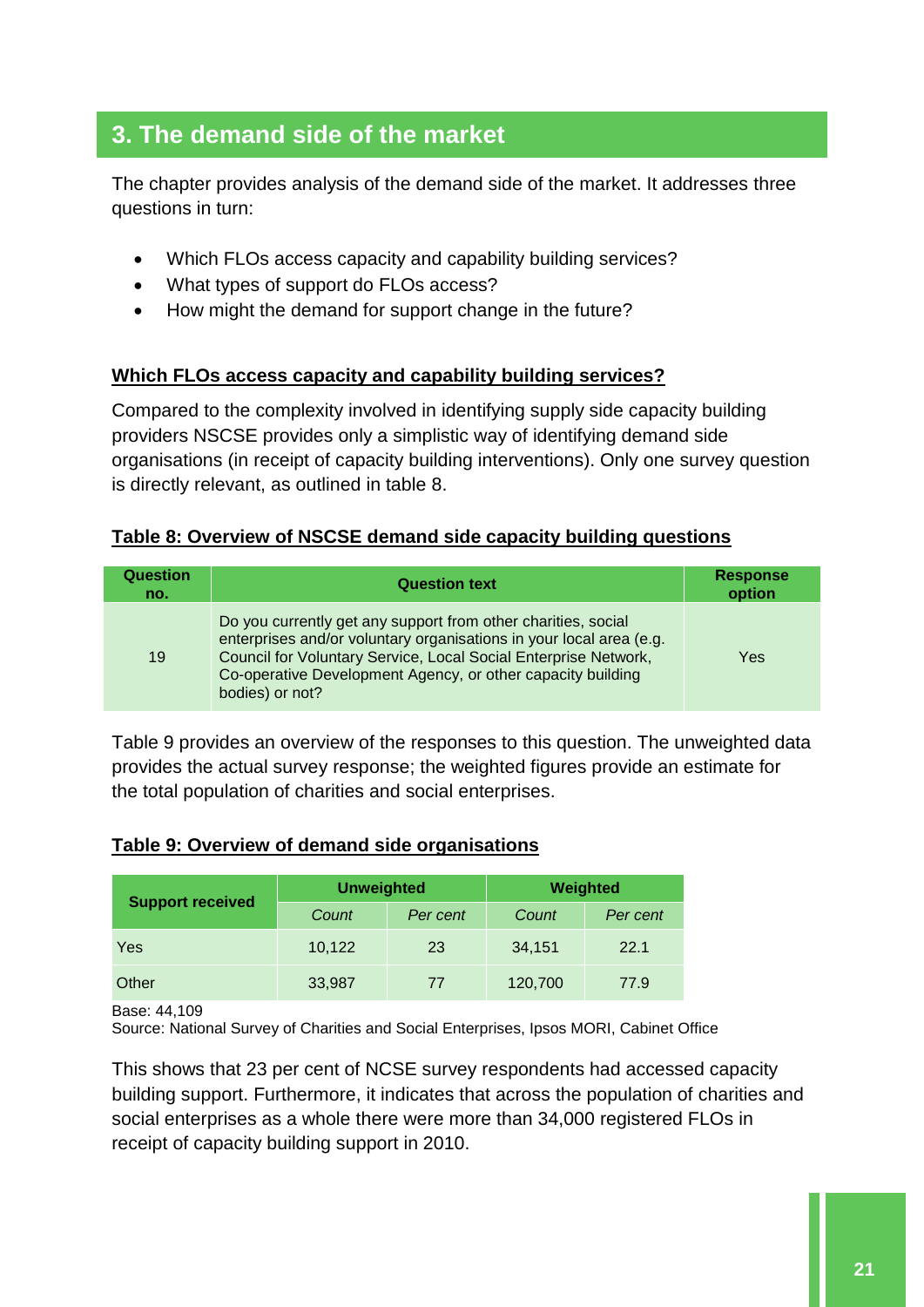Analysis of NSCE capacity building recipients also revealed that particular types of frontline FLO were more likely to access support compared to the wider population of charities and social enterprises:

- **Areas of work:** Organisations that had been in receipt of support were more likely to work in certain areas of frontline activity. In particular, they were more likely to be engaged in the areas of health and well-being and community development and mutual aid as one of their main activities. For example, overall 17 per cent of NSCSE respondents worked in the area of health and well-being compared to 27 per cent of respondents in receipt of capacity building support. Furthermore, 17 per cent of all respondents worked in the area of community development and mutual aid, compared to 22 per cent of respondents in receipt of support.
- **Geographic focus**: Organisations that had been in receipt of support were more likely to work at local authority level than those not receiving support. Overall 35 per cent of NSCSE respondents mainly worked at a local authority level compared to 49 per cent of respondents in receipt of capacity building support.
- **Financial health:** Organisations that had received support tended to be less positive about their financial health than the wider population of charities and social enterprises. Overall 36 per cent of NSCSE respondents said over the past 12 months they had insufficient income to meet their main objectives compared to 46 per cent of respondents in receipt of capacity building activity. Similarly 30 per cent of all respondents said they had insufficient financial reserves compared to 41 per cent of respondents in receipt of support.
- **Relationship with the statutory sector**: Organisations that received capacity building support were far more likely to have a relationship with local and national statutory bodies than the wider population. Overall 33 per cent of NSCSE respondents had received some local statutory funding in the current financial year compared to 60 per cent of respondents in receipt of support. Similarly, 20 per cent of all NSCSE respondents had received some national statutory funding<sup>1</sup> in the current financial year compared to 35 per cent of respondents in receipt of support. Overall 27 per cent of all respondents said they had a great or fair amount of dealings with local statutory bodies compared to 51 per cent of respondents for who had received capacity building support.

1

 $<sup>1</sup>$  Note that once again the questionnaire classified National Lottery Distributors as national statutory</sup> bodies.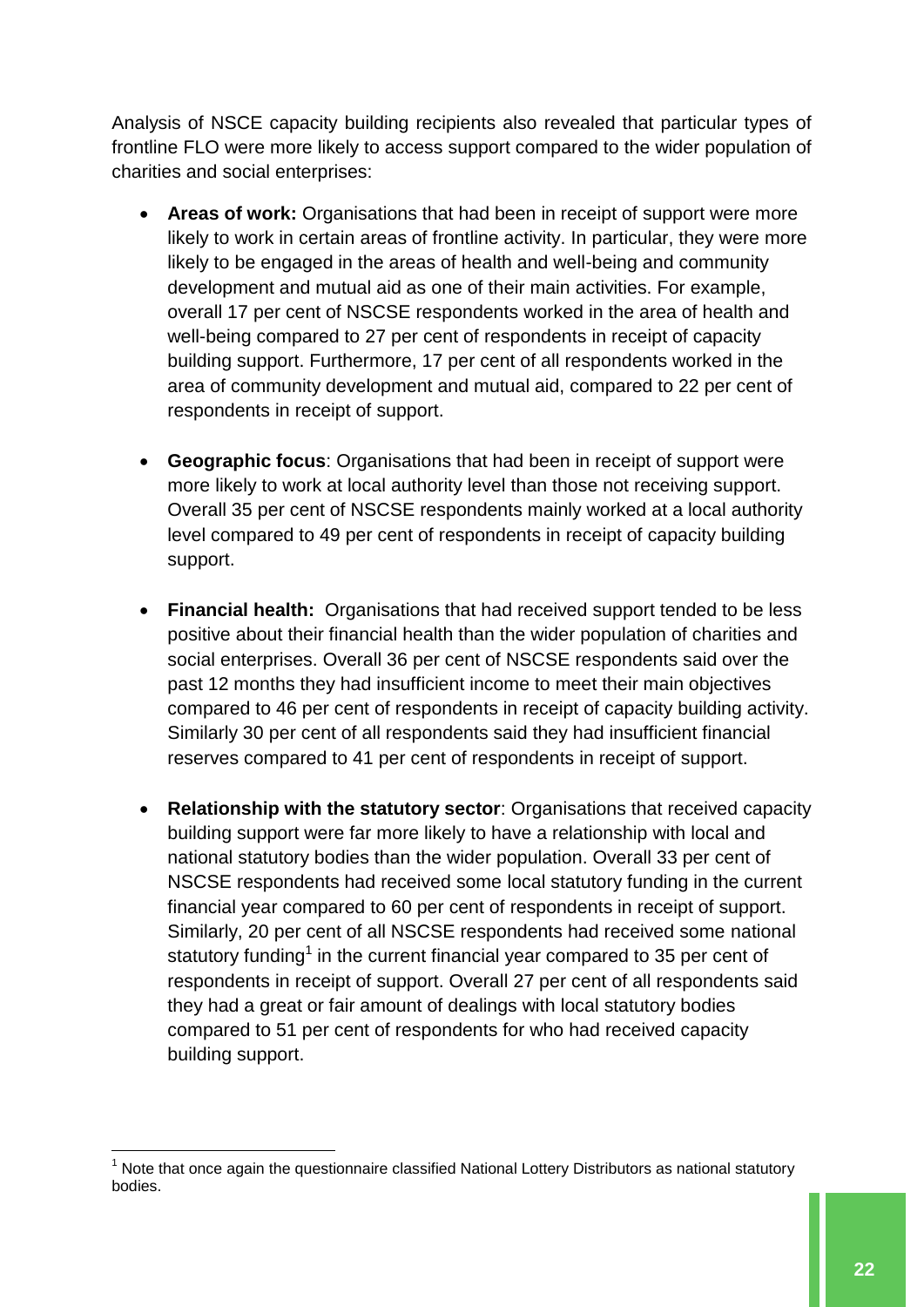**Sources of income:** Organisations that received capacity building support had very different income and funding profiles when compared to the wider population of charities and social enterprises. They were more likely to have grants, funding through the National Lottery distributors and earned income (from contracts and trading), and less likely to rely on donations and fundraising activities.

It is also possible to drill down into this data to develop an understanding of the extent to which organisations in receipt of National Lottery funding (all distributors) were accessing capacity support: of the 4,274 (10 per cent) of NSCSE respondents in receipt of Lottery funding, half (50 per cent) received capacity building support; of the 779 (2 per cent) of respondents who identified Lottery funding as their most important source of income, more than half (55 per cent) had received capacity building support. This is higher than for any other source of income and suggests that for BIG's funding recipients capacity building support is particularly important.

 **Organisation size**: Organisations that accessed capacity building support tended to be very different in size when compared to the wider population of charities and social enterprises. In particular they were more likely to be medium sized in terms of income and have paid staff than other types of organisations. Overall 18 per cent of NSCSE respondents were medium sized (by income) compared to 27 per cent of respondents in receipt of capacity building support. Similarly 46 per cent of all respondents had paid staff compared to 61 per cent of support recipients.

## **What types of support do FLOs access?**

The online survey asked support providers to estimate the numbers of frontline FLOs that had accessed each specific type of support in the past 12 months. Summing the total number of organisations supported under each main category provides an indication of the total number of instances of support provided and the overall demand for different categories of support. An overview of responses is provided in Figure 3.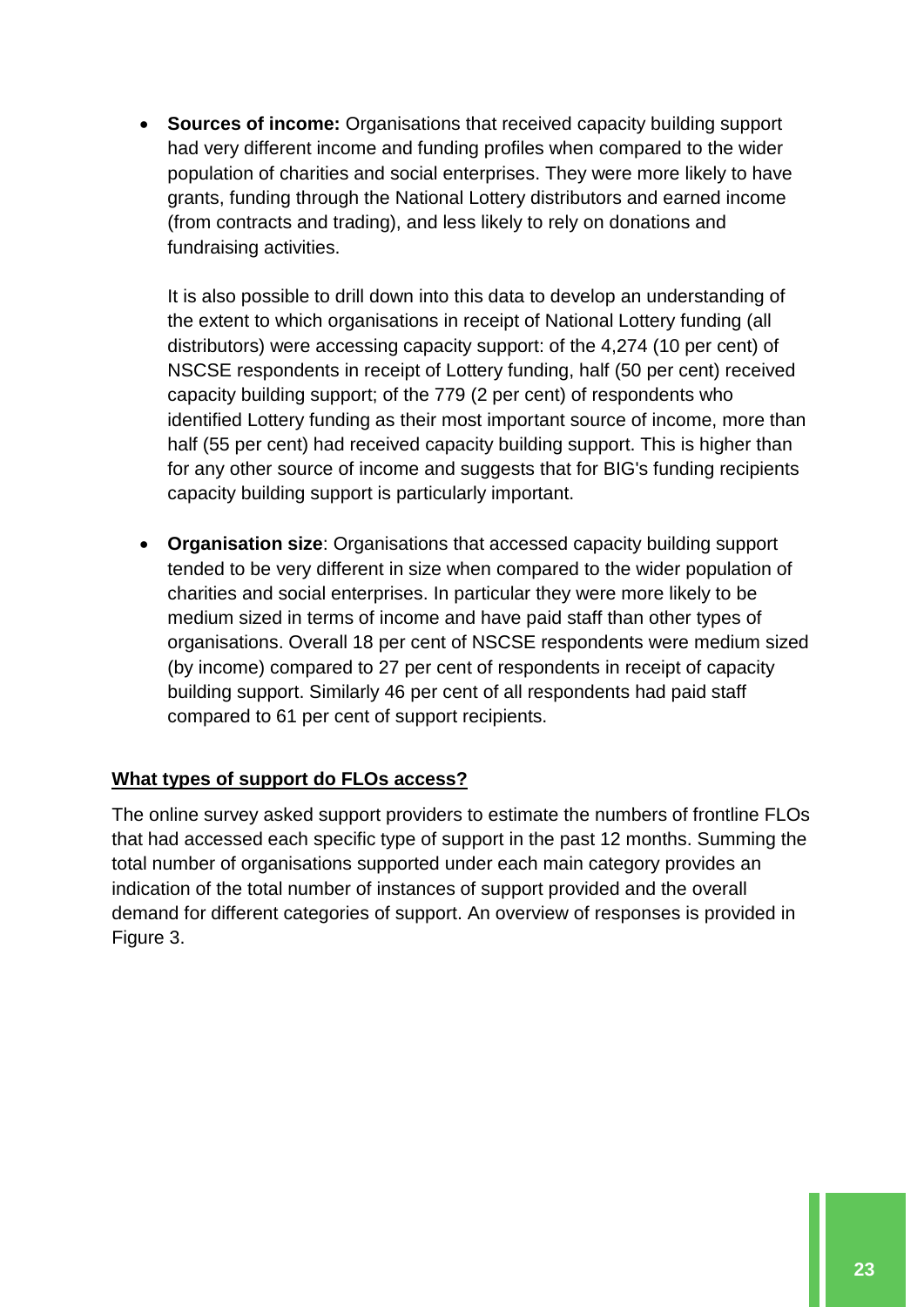

<span id="page-24-0"></span>

#### Base: 188

Source: Online survey of support providers, CRESR/TSRC/Big Lottery Fund

This shows that the most commonly accessed (by volume) categories of support were partnership working, organisational development and income generation, all of which had been accessed from survey respondents more than 20,000 times. There were some marked contrasts with the types of support survey respondents provided (figure 1). For example, partnership working was the most commonly accessed category of support but only the fourth most frequently provided category of support; whilst governance was the second most commonly provided category of support but only the fifth most commonly accessed category of support.

It is worth noting that the some of the most commonly accessed categories of support are also the least intensive and most likely to be provided on a mass basis. For example, it is possible for tens even hundreds of frontline FLOs to attend a partnership networking event, or be involved in consortia related to areas of service delivery. By contrast governance support is likely to be provided on a much more intensive and provided over a longer term on a one-to-one basis. As such, there are more (and possibly more frequent) opportunities for frontline FLOs to access partnership support than governance support, so it is perhaps not surprising that the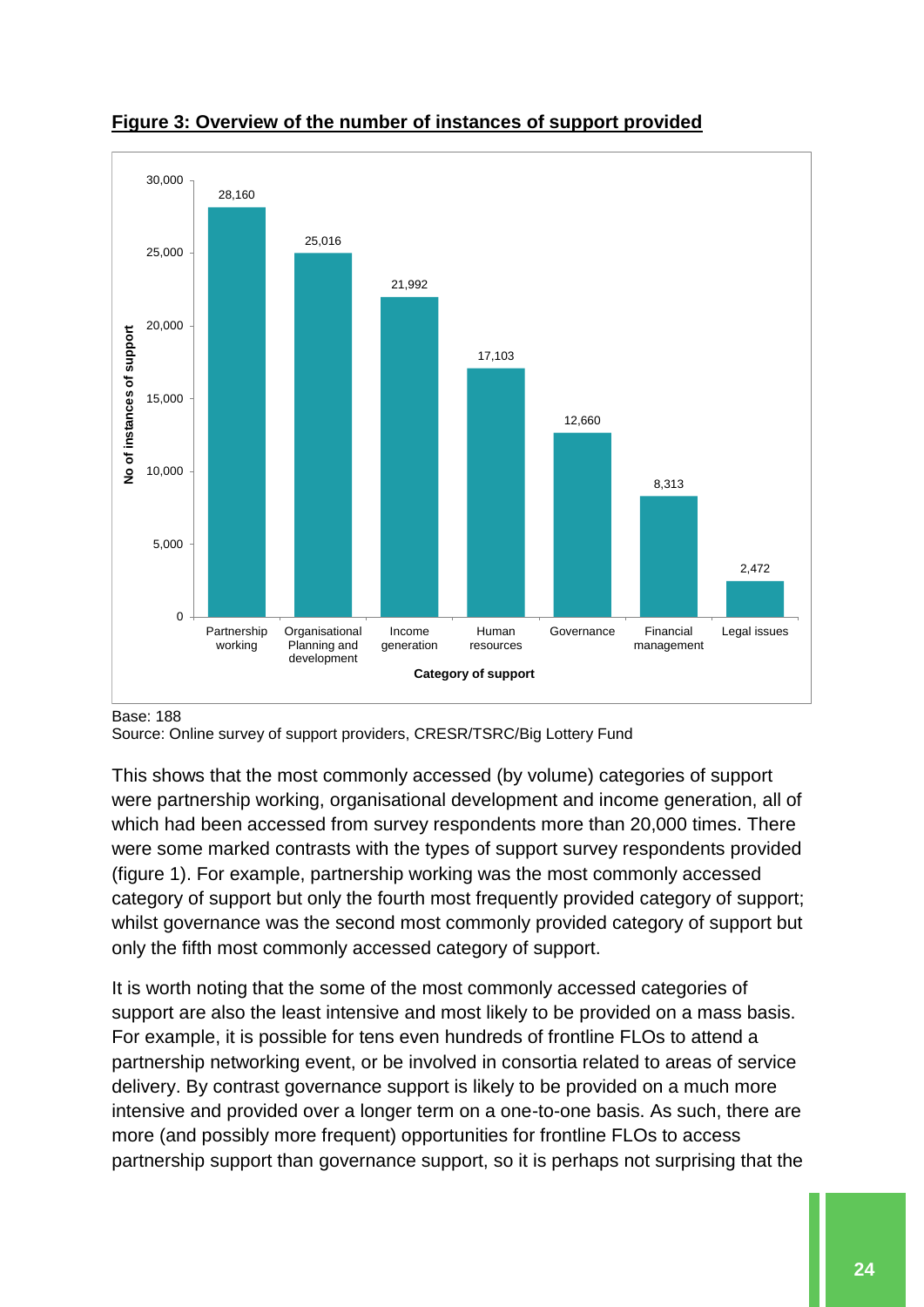number of instances of support reported by survey respondents is so markedly different when the two categories are compared.

It is possible to analyse the survey data in more detail to identify the most commonly accessed types of specific support. An overview of the ten most commonly accessed specific types of support is provided in table 10.

|                                                                | <b>Total No. of</b><br><b>FLOs</b><br>supported | No. of orgs.<br>proving<br>support | Mean No.<br>of FLOs<br>supported | <b>Median No.</b><br>of FLOs<br>supported |
|----------------------------------------------------------------|-------------------------------------------------|------------------------------------|----------------------------------|-------------------------------------------|
| Networking with other voluntary and<br>community organisations | 11,354                                          | 102                                | 111                              | 20                                        |
| Identifying appropriate sources of funding                     | 10,258                                          | 111                                | 92                               | 15                                        |
| Working in partnership to influence policy                     | 7,151                                           | 73                                 | 98                               | 15                                        |
| <b>Volunteer Recruitment</b>                                   | 5,685                                           | 39                                 | 146                              | 60                                        |
| Applying for grants                                            | 5,133                                           | 108                                | 48                               | 15                                        |
| Board/trustee development                                      | 4,163                                           | 108                                | 39                               | 9                                         |
| <b>Volunteer Management</b>                                    | 3,389                                           | 46                                 | 74                               | 30                                        |
| Research, monitoring and evaluation                            | 3,230                                           | 96                                 | 34                               | 10                                        |
| <b>Volunteer Development</b>                                   | 3,144                                           | 40                                 | 79                               | 27                                        |
| <b>Business planning</b>                                       | 3,081                                           | 117                                | 26                               | $6\phantom{1}6$                           |

#### <span id="page-25-0"></span>**Table 10: The ten most commonly accessed types of specific support**

Base: 188

Source: Online survey of support providers, CRESR/TSRC/Big Lottery Fund

This shows that the most commonly accessed type of specific support was networking with other FLOs, followed by support to identify funding sources and partnership working to influence policy. Support for volunteer recruitment, management and development was also commonly accessed despite the fact that comparably few support providers actually provided this services.

#### **How might the demand for support change in the future?**

Respondents to the online survey were asked a number of questions about the demand for their services, how it had changed in the past two years and how they expected it to change in the future. Overall, 70 per cent of respondents reported an increase in the demand for services to frontline FLOs in the past two years, including 33 per cent who said it had increased a lot. By contrast only 11 per cent of respondents said the demand for their services and support had reduced. Similarly, 67 per cent described the current demand for their support services as high, including 25 per cent who said it was very high. By contrast only 6 per cent of respondents described current demand as low.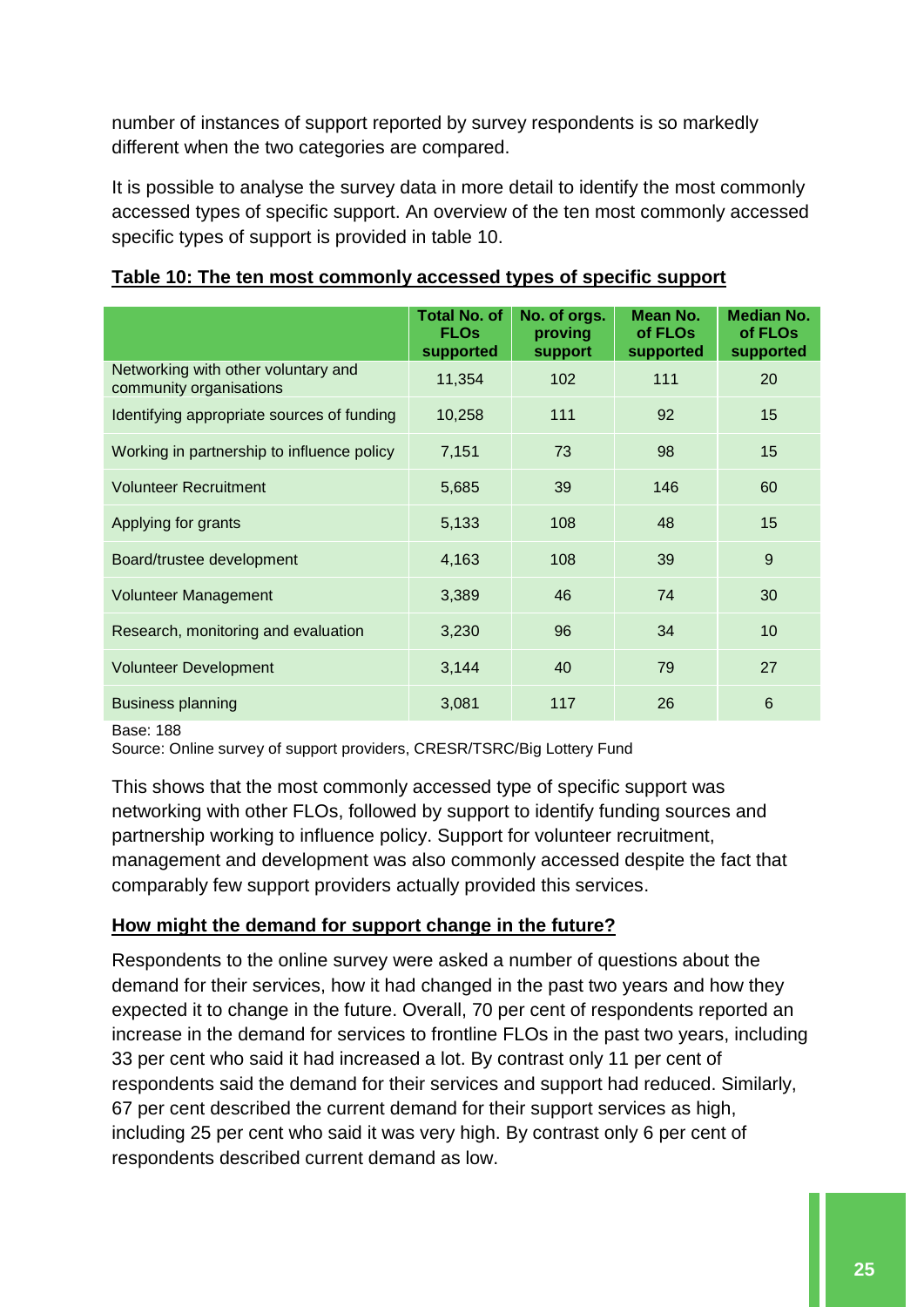There was also some evidence of 'unmet' demand, for although 61 per cent of respondents reported that they were able to meet the demand for their services 39 per cent said they were not. Exploring 'unmet' demand in more detail reveals that:

- non profit providers were more than three times more likely to say that they were unable to meet the demand for their support services (56 per cent) than for profit providers (17 per cent).
- more medium (53 per cent) and large (52 per cent) providers said they were unable to meet the demand for their services compared to just over a quarter (27 per cent) of small providers.
- ability to meet demand did not vary much by support category, with the exception of legal issues (covering merger, redundancy etc) within which more than half (55 per cent) were unable to meet demand.

Survey respondents were asked how they expected the demand for their support services to change over the next two years, and to provide a response for each category of support they provided. An overview of responses is provided in figure 4 which shows that the most commonly identified support category in which demand was expected to increase was income generation, followed by partnership working and organisational development: these were also the three most commonly accessed categories of support (figure 2) and suggests that these are the areas in which the need for support amongst frontline FLOs is greatest.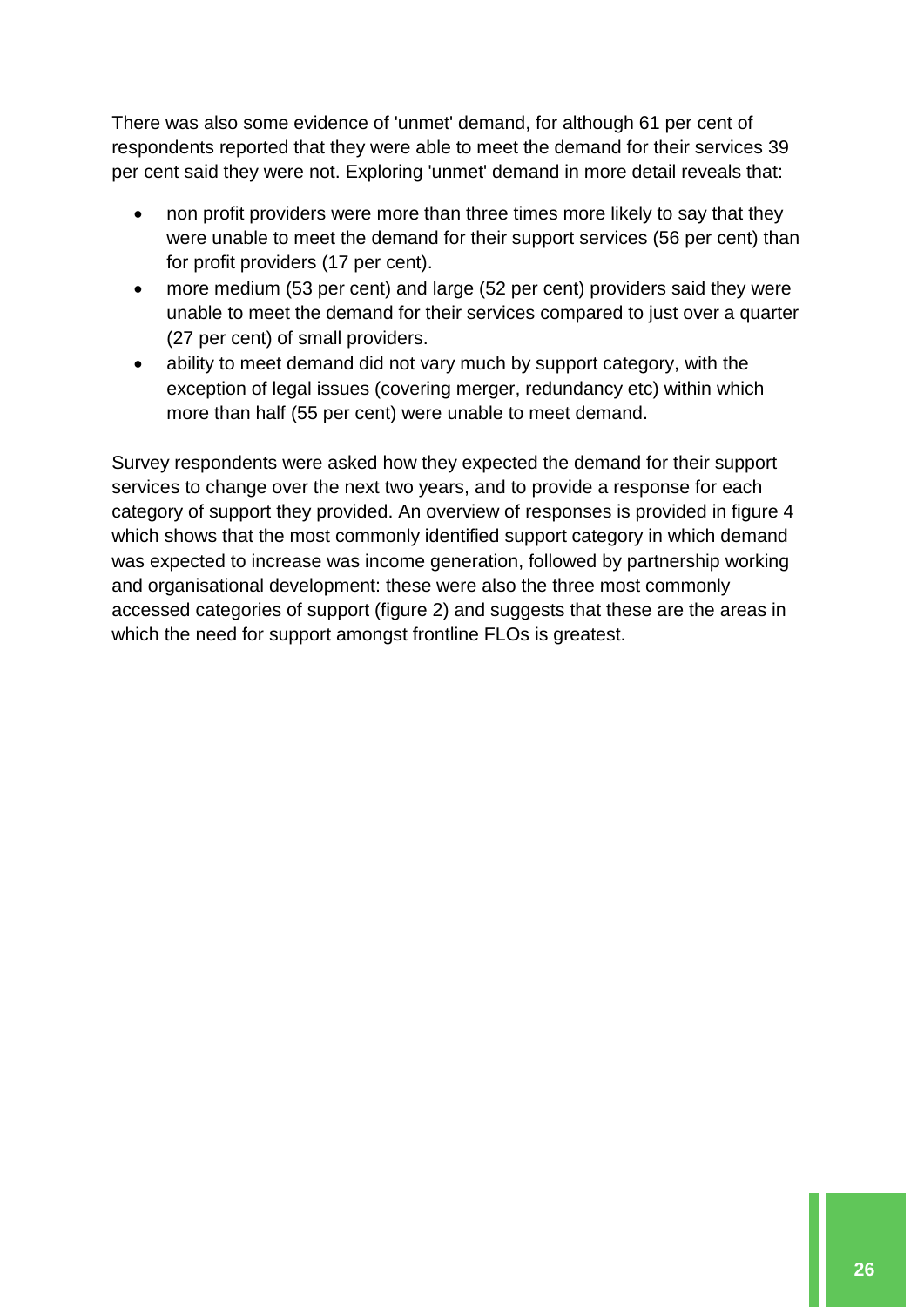

<span id="page-27-0"></span>**Figure 4: Expected change in demand for support over the next two years**

Base: 188 Source: Online survey of support providers, CRESR/TSRC/Big Lottery Fund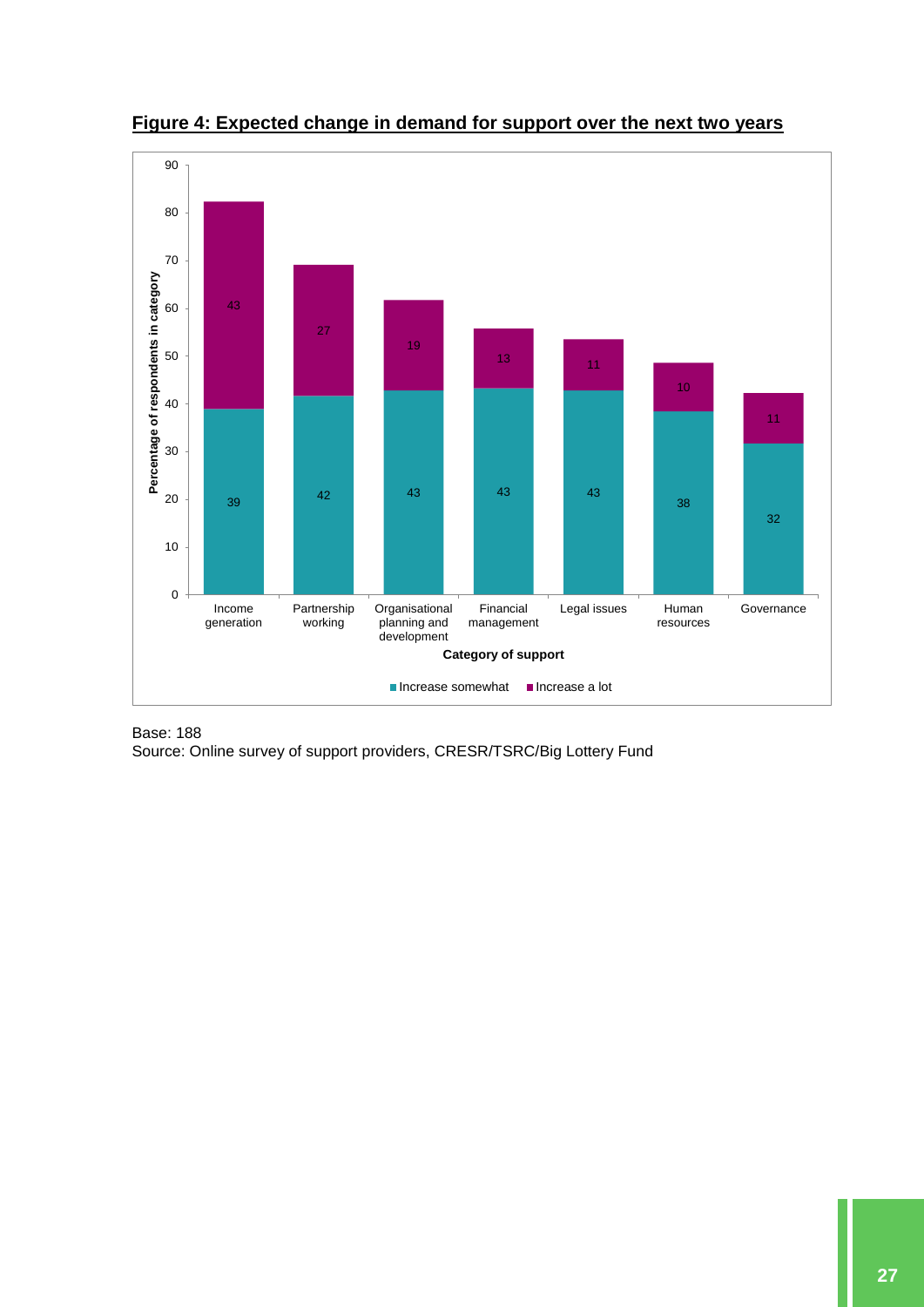# **4. The resourcing of the market**

This chapter provides analysis of how the market for capacity and capability building of FLO is resourced. It addresses three questions in turn:

- How is capacity and capability building support currently funded?
- What evidence is there that FLOs are paying for services?
- How has the way in which support is funded changed in recent years?

#### **How is capacity and capability building support currently funded?**

Through analysis of the NSCSE it is possible to explore differences in the ways in which capacity building providers are funded compared to the wider population of charities and social enterprises. A number of significant differences are apparent:

- **Statutory funding:** Organisations that provided capacity building support were far more likely to have a relationship with local and national statutory bodies than the wider population. Overall 33 per cent of NSCSE respondents had received some local statutory funding in the current financial year compared to 50 per cent of respondents for whom capacity building was a key function and 32 per cent of respondents involved in some capacity building activity. Similarly, 20 per cent of all NSCSE respondents had received some national statutory funding in the current financial year compared to 42 per cent of respondents for whom capacity building was a key function and 22 per cent of respondents involved in some capacity building activity.
- **Sources of income**: Organisations that provided capacity building support had very different income and funding profiles when compared to the wider population of charities and social enterprises. They were more likely to have grants, funding through the National Lottery distributors and earned income (from contracts and trading), and less likely to rely on donations and fundraising activities. The differences were particularly marked for the most important source of income, particularly within the group of organisations for whom capacity building was a key function: they were much more likely to identify statutory grants and core funding and income from contracts as their most important source of income, and much less likely to identify donations and fundraising and membership fees and subscriptions as their most important source.
- **Importance of income from trading:** Only eight per cent of respondents for whom capacity building was a key function and nine per cent of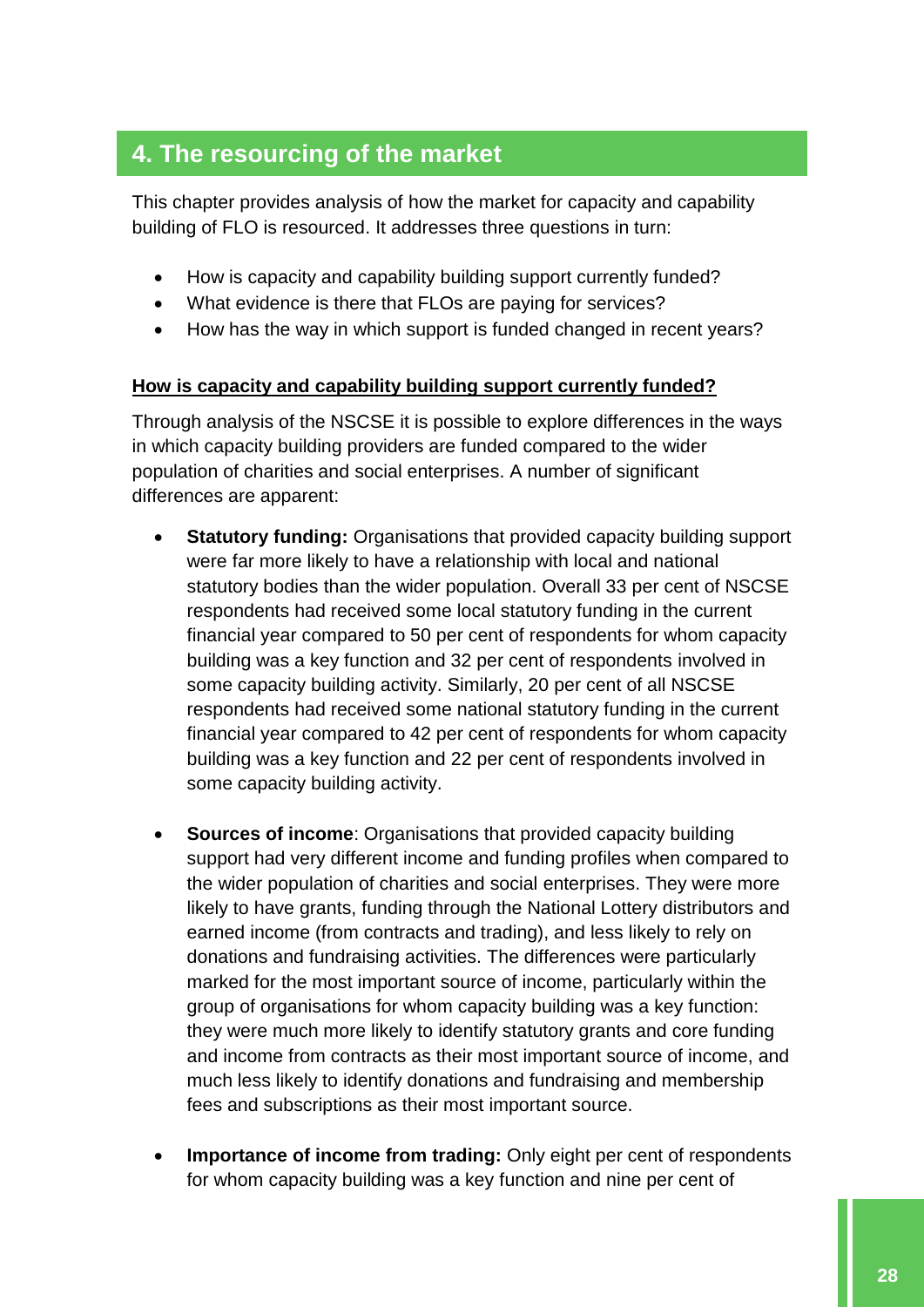respondents involved in some capacity building activity identified income from trading as a their most important source of funding: this is about the same as for the wider population of charities and social enterprises. This raises some questions about the extent to which the organisations on the supply side of the market have business models that are equipped to adapt to a demand-led model (particularly if this means existing sources of funding such as grants and contracts are less readily available).

A further insight into how capacity building activities are funded can be gained through analysis of data from the online survey of support providers. In contrast to the NSCSE data, earned income from charging fees for support services was the most frequently identified source of income and the most frequently identified most important source of income; grants and then contracts from statutory bodies were the next most important income sources. An overview of responses is provided in Figure 5.



## <span id="page-29-0"></span>**Figure 5: Sources of income for capacity building**

Base: 185

Source: Online survey of support providers, CRESR/TSRC/Big Lottery Fund

More detailed analysis of these responses reveals some considerable variations according to organisation type and size. An overview of this analysis is provided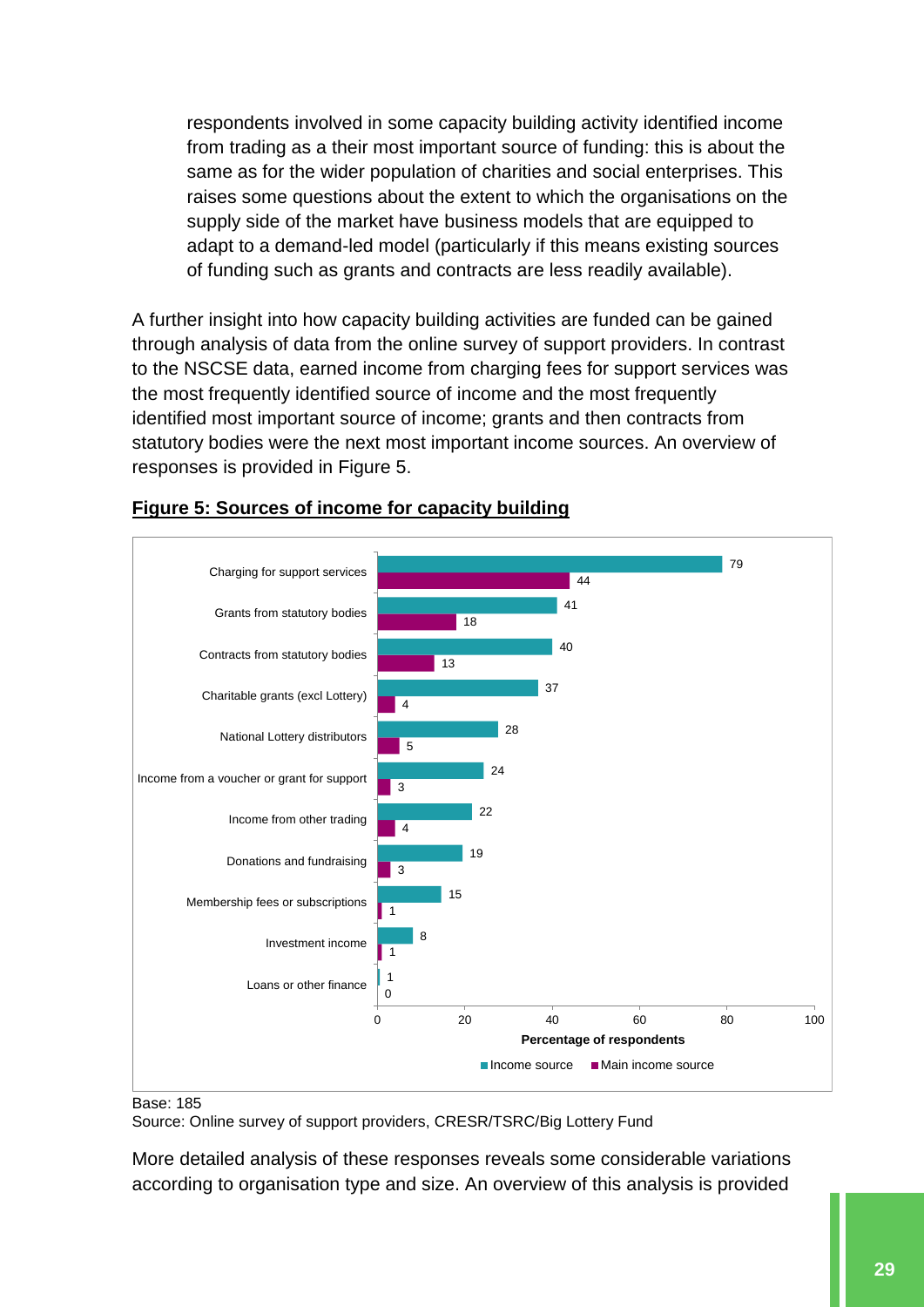in Tables 11a and 11b. This shows that, in particular, a majority of for profit providers (77 per cent) relied on charging for support services as their most important income source whilst for non profit providers statutory grants (30 per cent) and contracts (17 per cent) were most likely to be most important. Similarly, a majority of small providers (63 per cent) relied on charging for support services as their most important income source whilst for medium providers statutory grants (37 per cent) were most important and for large providers contracts (33 per cent) were most likely to be important.

Overall, and importantly in the context of this study, the analysis indicates that for profit and small providers rely heavily on income from charged for consultancy type provision, whilst non profit, medium and large providers tend to have much wider income portfolios, of which charged for consultancy type provision plays a much less important role.

|                                               | For<br>profit           |                          | <b>Non</b><br>profit    |                          |
|-----------------------------------------------|-------------------------|--------------------------|-------------------------|--------------------------|
|                                               | <i>Income</i><br>source | Main<br>income<br>source | <i>Income</i><br>source | Main<br>income<br>source |
| Charging for support services                 | 91                      | 77                       | 71                      | 19                       |
| Grants from statutory bodies                  | 17                      | 1                        | 58                      | 30                       |
| Contracts from statutory bodies               | 21                      | 8                        | 53                      | 17                       |
| Charitable grants (excl Lottery)              | 12                      | 1                        | 54                      | 6                        |
| <b>National Lottery distributors</b>          | 28                      | 3                        | 11                      | $\overline{7}$           |
| Income from a voucher or grant for<br>support | 29                      | $\overline{4}$           | 21                      | 3                        |
| Income from other trading                     | 8                       | 1                        | 31                      | $\overline{7}$           |
| Donations and fundraising                     | $\overline{4}$          | $\Omega$                 | 30                      | 6                        |
| Membership fees or subscriptions              | 1                       | $\Omega$                 | 24                      | 2                        |
| Investment income                             | $\Omega$                | 1                        | 14                      | $\Omega$                 |
| Loans or other finance                        | 1                       | 0                        | 0                       | 0                        |

#### <span id="page-30-0"></span>**Table 11a: Sources of income for capacity building by organisation type**

Base: 185

Source: Online survey of support providers, CRESR/TSRC/Big Lottery Fund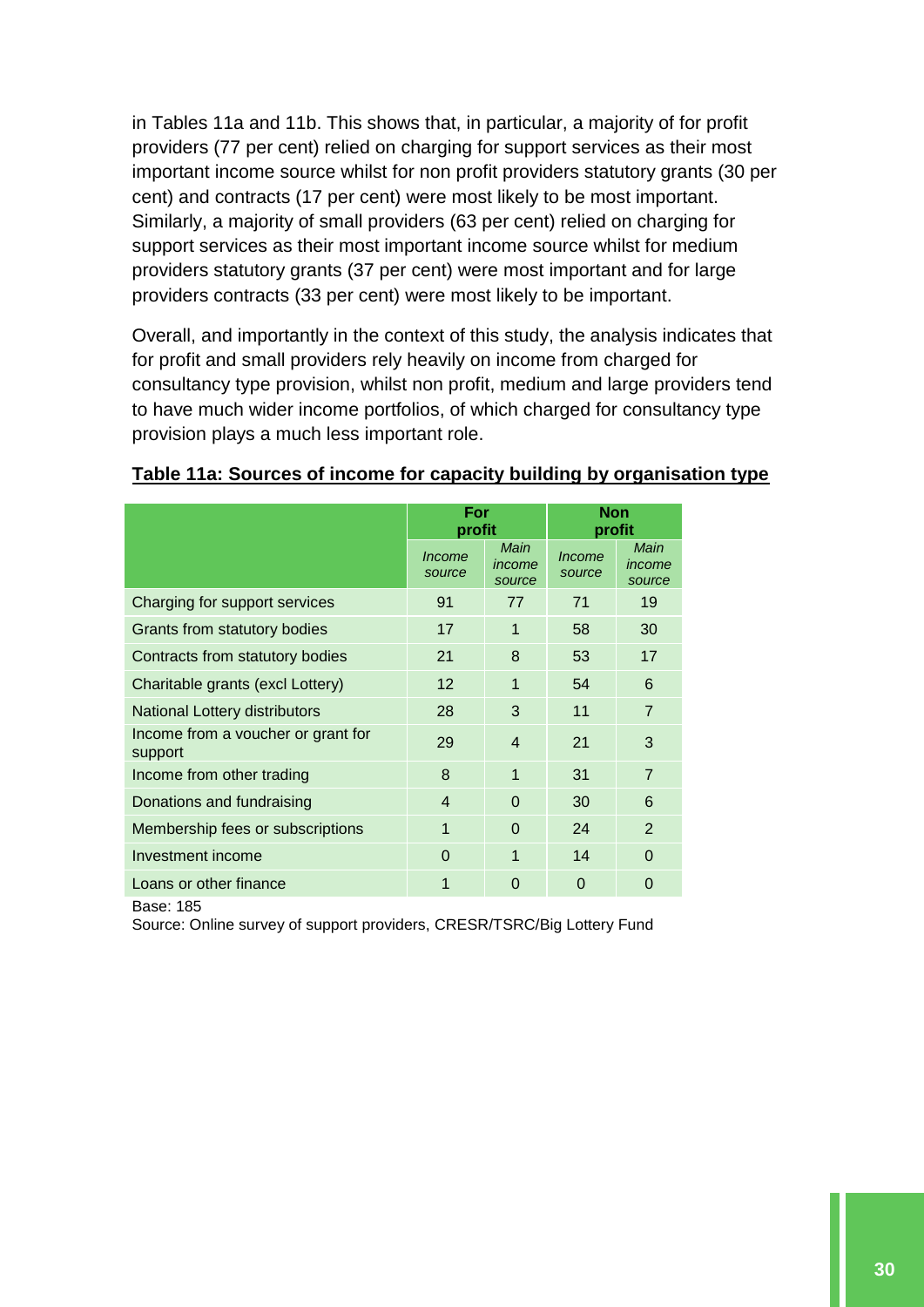|                                               | <b>Small</b>     |                                 | <b>Medium</b>           |                          | Large            |                          |
|-----------------------------------------------|------------------|---------------------------------|-------------------------|--------------------------|------------------|--------------------------|
|                                               | (Under £100K)    |                                 | (£100K-£1m)             |                          | (Over £1m)       |                          |
|                                               | Income<br>source | <b>Main</b><br>income<br>source | <i>Income</i><br>source | Main<br>income<br>source | Income<br>source | Main<br>income<br>source |
| Charging for support services                 | 82               | 63                              | 79                      | 18                       | 75               | 21                       |
| Grants from statutory bodies                  | 22               | $\overline{4}$                  | 61                      | 37                       | 67               | 25                       |
| Contracts from statutory bodies               | 21               | 9                               | 55                      | 13                       | 79               | 33                       |
| Charitable grants (excl Lottery)              | 21               | 3                               | 53                      | $\overline{7}$           | 63               | $\Omega$                 |
| <b>National Lottery distributors</b>          | 20               | 5                               | 37                      | 8                        | 38               | $\Omega$                 |
| Income from a voucher or grant for<br>support | 26               | $\overline{4}$                  | 24                      | 3                        | 25               | $\mathbf 0$              |
| Income from other trading                     | 13               | 3                               | 31                      | $\overline{7}$           | 38               | $\overline{4}$           |
| Donations and fundraising                     | 15               | $\overline{4}$                  | 24                      | 3                        | 29               | $\Omega$                 |
| Membership fees or subscriptions              | $\overline{4}$   | $\Omega$                        | 27                      | $\overline{2}$           | 25               | $\overline{4}$           |
| Investment income                             | $\Omega$         | $\Omega$                        | 10                      | $\Omega$                 | 38               | 8                        |
| Loans or other finance                        | 1                | $\mathbf 0$                     | $\overline{0}$          | $\Omega$                 | 0                | $\mathbf 0$              |
| $D_{0.001}$ 40 $E$                            |                  |                                 |                         |                          |                  |                          |

#### <span id="page-31-0"></span>**Table 11b: Sources of income for capacity building by income size**

Base: 185

Source: Online survey of support providers, CRESR/TSRC/Big Lottery Fund

The online survey also asked respondents to provide an estimated figure for the total amount of income received from each source in the past 12 months. Analysis of these responses provides an alternative perspective on the ways in which capacity building support is funded. An overview is provided in table 12 and then discussed below.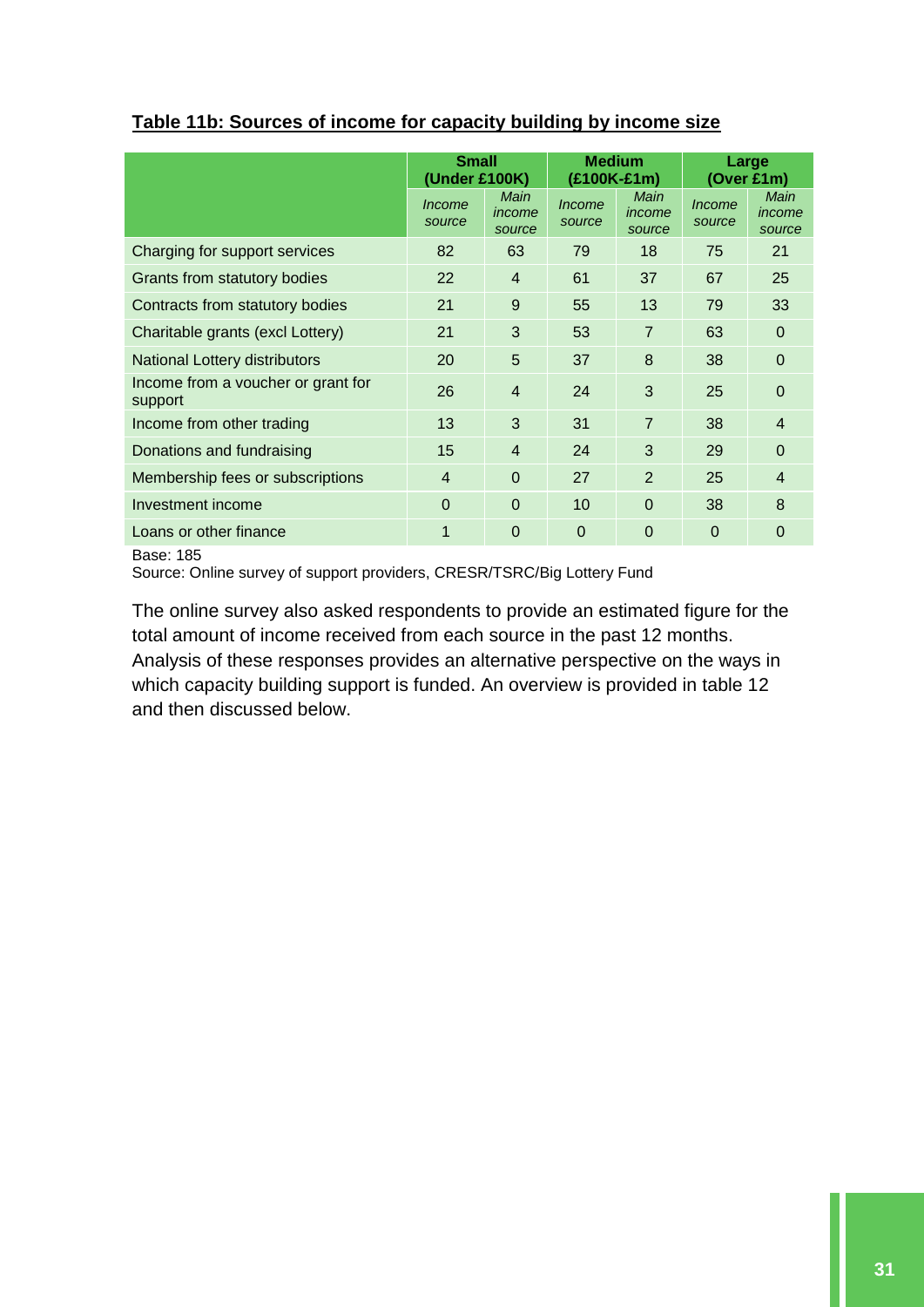#### <span id="page-32-0"></span>**Table 12: Value of income by income source**

|                                               | <b>Total income</b><br>received | <b>Percentage</b><br>total income<br>received | <b>Average</b><br>(mean)<br>income<br>received |
|-----------------------------------------------|---------------------------------|-----------------------------------------------|------------------------------------------------|
| Grants from statutory bodies                  | £10,570,005                     | 30                                            | £188,750                                       |
| Charging for support services                 | £6,870,281                      | 20                                            | £64,208                                        |
| Contracts from statutory bodies               | £6,844,495                      | 20                                            | £131,625                                       |
| National Lottery distributors                 | £3,355,887                      | 10                                            | £90,700                                        |
| Charitable grants (excl Lottery)              | £3,220,924                      | 9                                             | £73,203                                        |
| Income from other trading                     | £2,360,630                      | $\overline{7}$                                | £76,149                                        |
| Donations and fundraising*                    | £531,391                        | 2                                             | £2,611                                         |
| Membership fees or subscriptions              | £452,467                        | 1                                             | £20,567                                        |
| Income from a voucher or grant for<br>support | £210,665                        | $\mathbf{1}$                                  | £9,159                                         |
| Investment income*                            | £60,166                         | 0                                             | £7,500                                         |
| Loans or other finance                        | £40,000                         | $\mathbf 0$                                   | £40,000                                        |
| Other income sources                          | £399,011                        | 1                                             | £28,501                                        |

\*Note the income figures for donations and fundraising were heavily skewed by one respondent who report receiving income of £4 million for each sources. As such this data has been excluded from the analysis

Base: 185

Source: Online survey of support providers, CRESR/TSRC/Big Lottery Fund

In contrast to the earlier analysis, this shows that grants from statutory bodies provided the most amount of income for capacity building providers (£10.6 million; 30 per cent) and that the total value of income from charged for support services was considerably lower (£6.9 million; 20 per cent) even though it was identified as an income source by almost twice as many providers. Furthermore, when the total income from statutory grants is combined with contracts the value is £17.4m - 50 per cent of all income reported.

#### **What evidence is there that FLOs are paying for services?**

The online survey asked respondents whether each aspect of their support was free at the point of provision, charged for, or a mixture of both. Across the support categories free provision (36 per cent) and, provision that was a mix of free and charged (35 per cent) was slightly more common than charged provision (30 per cent). Free provision was more common in the areas of human resources, legal issues and partnership working and charged for provision more common in the areas of organisational planning and development and income generation. Across the support categories more than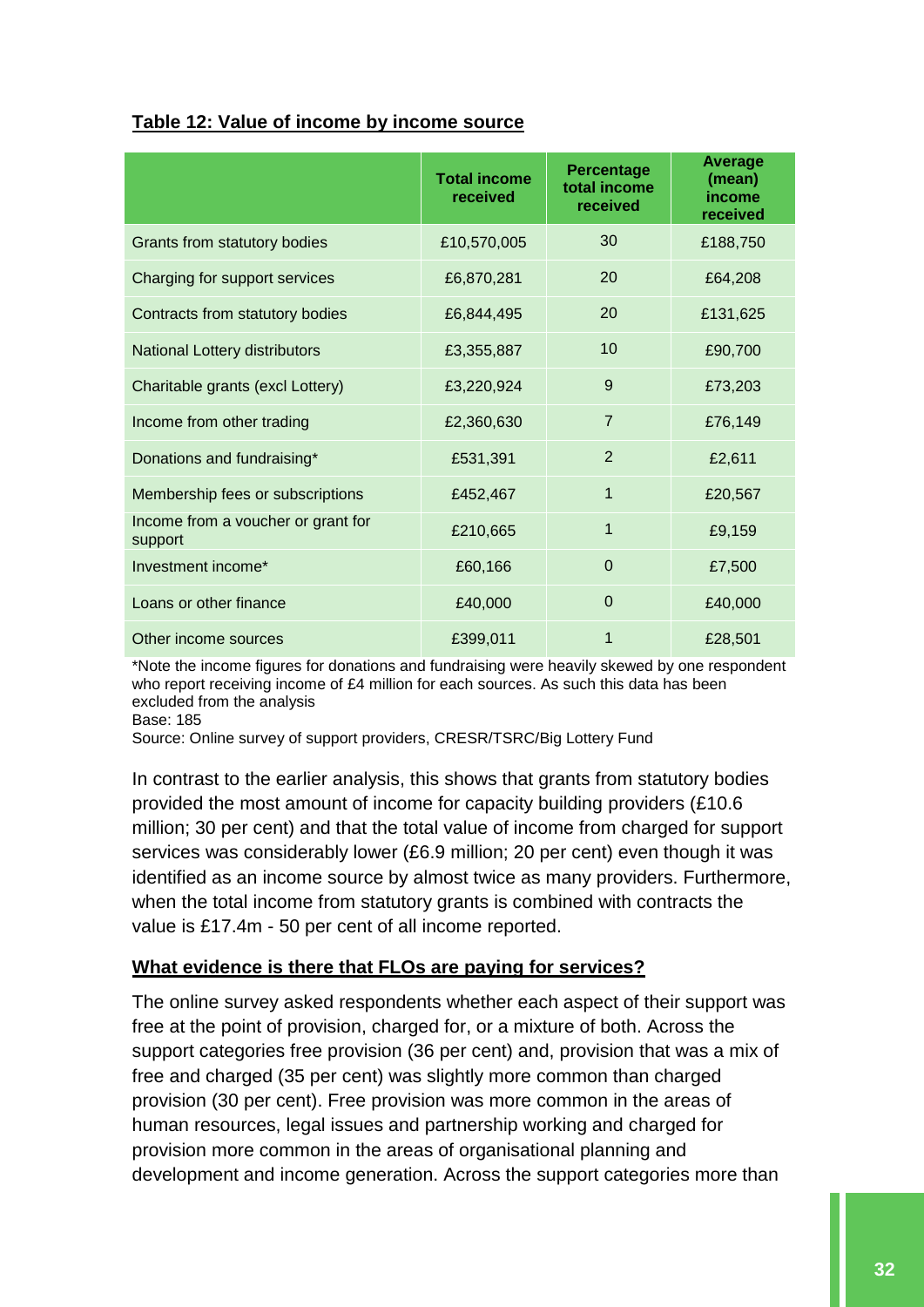two-thirds (67 per cent) of for profit provision was charged for, with only a small amount completely free (4 per cent). By contrast more than half (51 per cent) of non profit provision was free and only 12 per cent was charged for. Similarly, small providers support (whether from non or for profit providers) was most likely to be charged for (48 per cent) whilst medium (55 per cent) and large (50 per cent) providers' support was most likely to be free.

The costs of charged for support varied: the average day rate was £370, ranging from a minimum of £75 to a maximum of £850. This price range was broadly consistent across organisation type and size.

## **How has funding for support changed in recent years?**

Online survey respondents were asked how the amount of income they received from each source had changed in the past 12 months. An overview of responses is provided in Figure 6.



## <span id="page-33-0"></span>**Figure 6: Changes in levels of funding by source over the past 12 months**

Base: 185

Source: Online survey of support providers, CRESR/TSRC/Big Lottery Fund

Earned income from charging for support services was the most likely source of income to have increased in the past 12 months (46 per cent said it had) whilst income from Lottery distributors (51 per cent), statutory grants and contacts (66 per cent and 43 per cent respectively) were most likely to have decreased.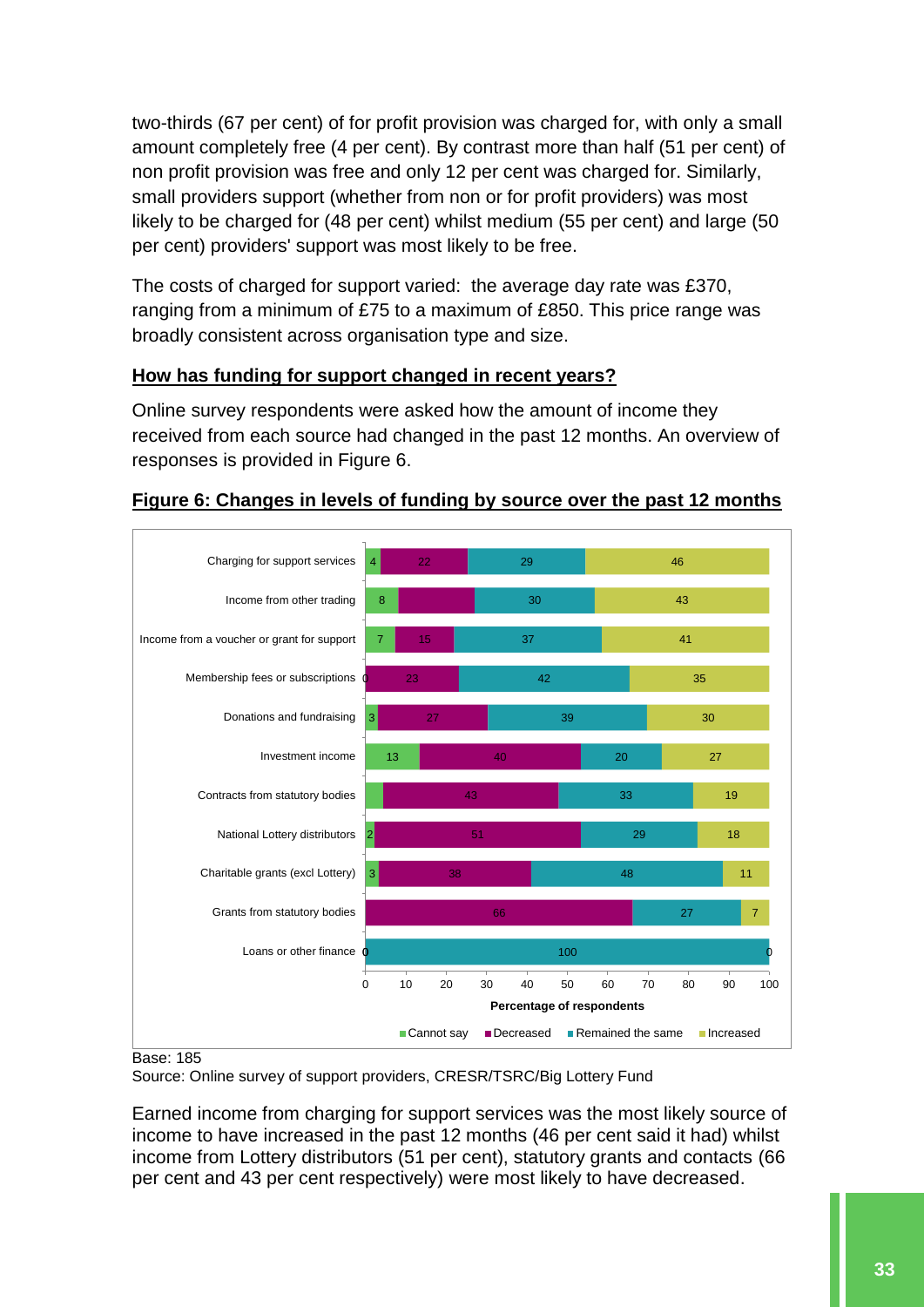# **5. Conclusion**

This report has provided detailed analysis of the market for support services for FLO organisations, drawing on national survey data (NSCSE) and new primary data collected as part of the Building Capabilities Scoping Study for the Big Lottery Fund. From the analysis presented it is possible to draw a number of conclusions about the supply of and demand for support, how it is resourced, and the prospects for the 'demand-led' model that the Fund is seeking to test through the Building Capabilities initiative.

## **The supply of FLO support**

- Large numbers of providers are involved in supporting FLOs but the majority of support is provided by those for whom this market is a key focus.
- Support is provided by a variety of different entities, including non profit (charities, social enterprises etc) and for profit (sole traders/selfemployed, and larger businesses) organisational forms.
- Non profit providers tend to provide mass or open access support alongside some more intensive one-to-one consultancy style provision. By contrast, the focus for profit providers tends to be on one-to-one support or direct service provision, with little in the way mass forms of support.
- As a result of this distinction in the way support is delivered and the type and focus of mass forms of support such as networking, non profit providers support far more FLOs that for profit providers.

## **FLO's demand for support**

- FLOs access support on a large scale. The NSCSE shows that more than 30,000 FLOs access support from non profit support providers on an annual basis and the online survey revealed more than 100,000 instances of support from just 188 support providers.
- High levels of support are accessed in the areas of networking, access to funding, working in partnership and volunteering whereas support in the more 'technical' areas of finance and law is less commonly accessed.
- Organisations for which the local statutory sector is a key funder are more likely to access support than FLOs not reliant on statutory funding. Similarly recipients of Lottery funding are high users of support.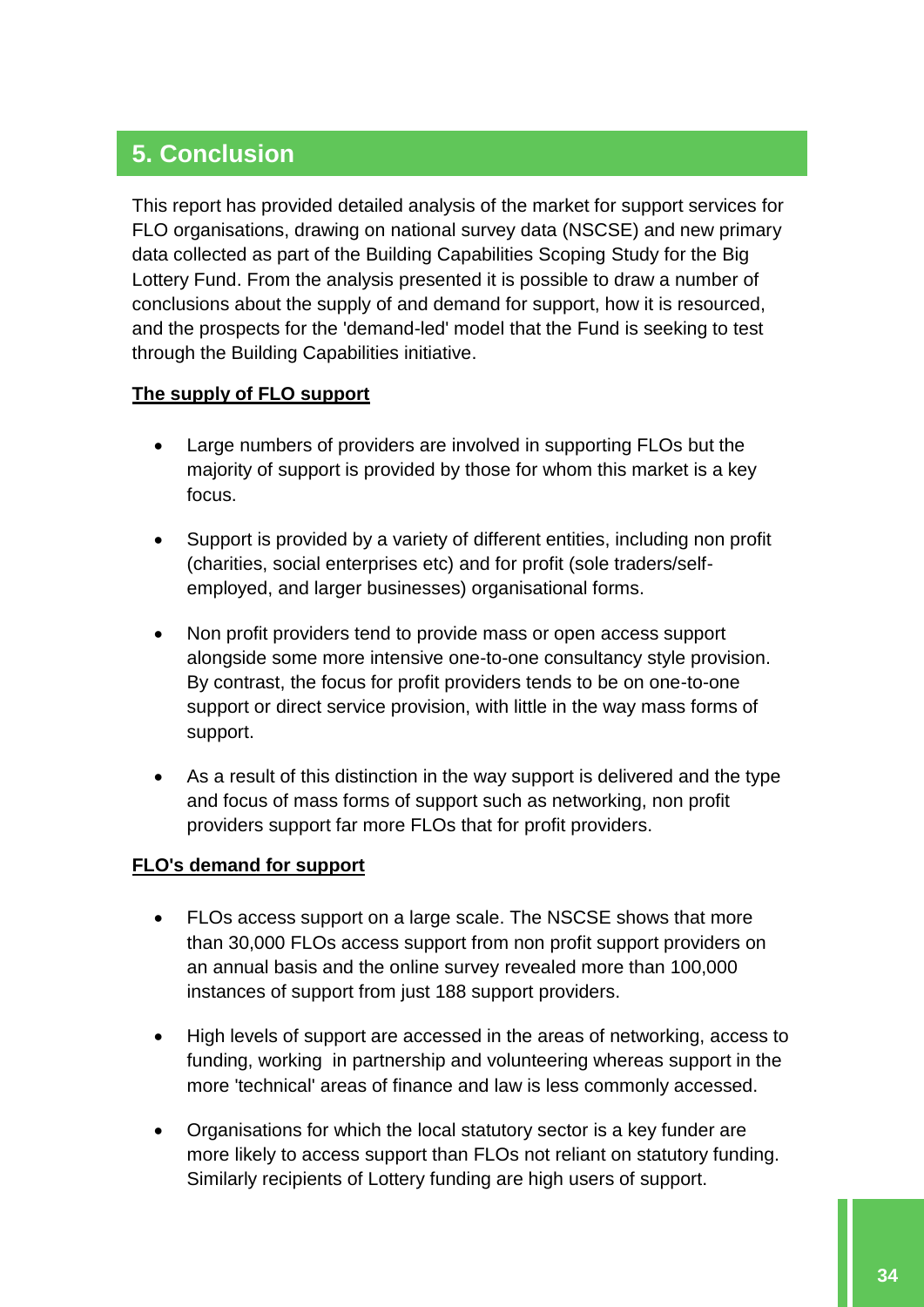Demand for support is reported to have increased in recent years and support providers expect it to increase more in the future. Income generation and partnership working are the two areas of support in which an increase in demand is most commonly expected.

#### **The resourcing of support**

- The market for FLO support is in a state of flux and that demand-led models of support are becoming increasingly important. In the online survey charging for support was the most commonly identified main income source and the income source respondents said was most likely to increase in the future.
- Despite these perceptions both the NCSE and online survey highlight the importance of statutory support for the supply side of the market, particularly for non profit providers. However, there does appear to be a consensus that the levels of statutory funding available for support provision are likely to reduce over the next few years.
- Based on this analysis, it seems that a shift towards a fully demand-led model is unlikely, and certainly a long way off. What is more likely and what does appear to be taking place, is a subtle re-balancing of the market, as reductions in statutory funding necessitate that providers generate additional income from charged for support services.